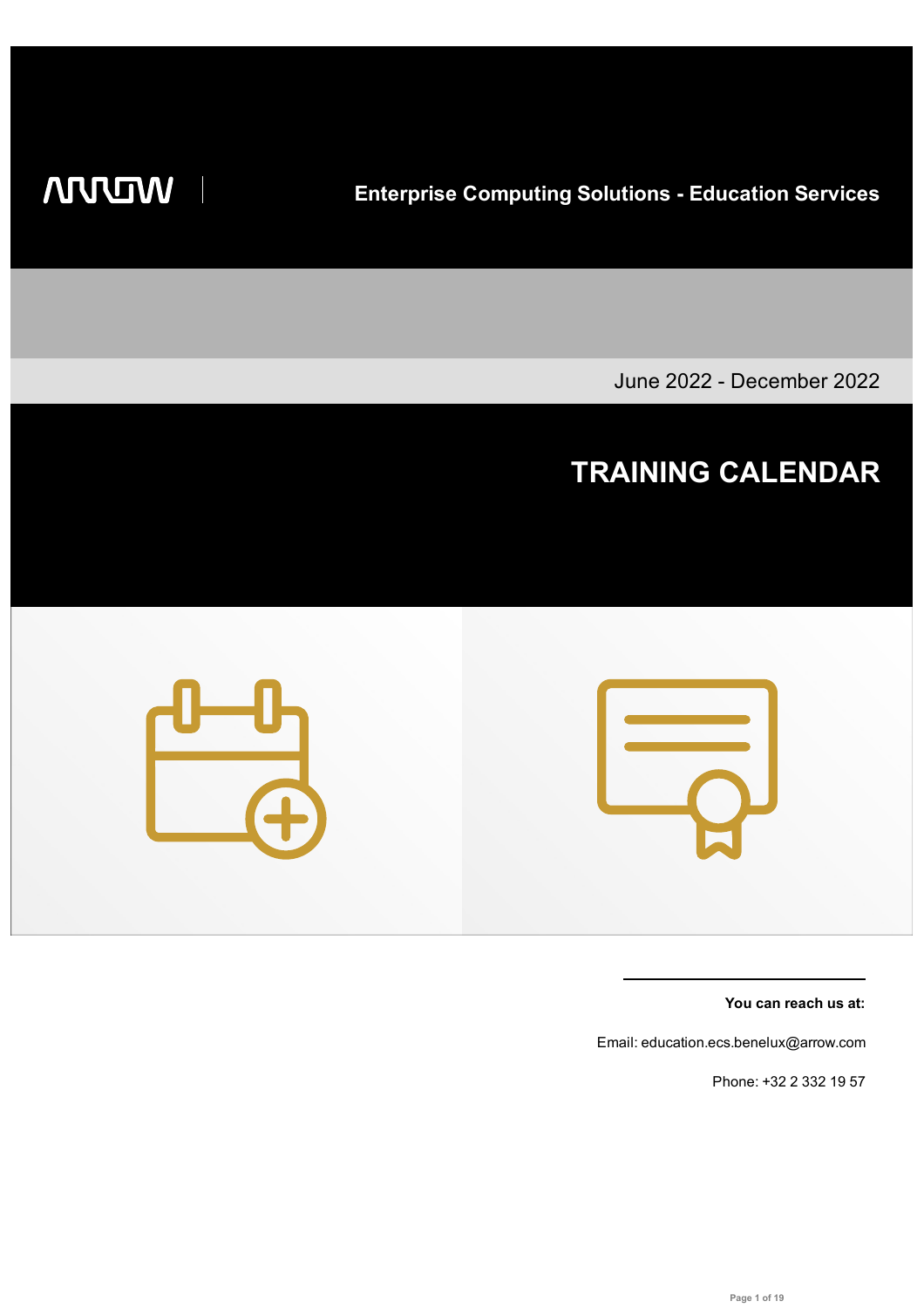# **Your Search:**

#### **Country** BE

**Location** Virtual Classroom (CET / UTC +1),Virtual Classroom (GMT / UTC)

### **Vendor**

Check Point,Citrix,CommVault,IBM,Microsoft,NetApp,Nutanix,Veeam,VERITAS,VMware

## **Citrix**

|                                                                                         | Location                               | <b>Duration</b>      | <b>Price</b> | Code                     | Jun | Jul | Aug            | <b>Sep</b> | Oct | <b>Nov</b> |
|-----------------------------------------------------------------------------------------|----------------------------------------|----------------------|--------------|--------------------------|-----|-----|----------------|------------|-----|------------|
| eLearning On-Demand Course Pass - 2 Tage                                                |                                        | $2 \text{ day}(s)$   | 1350.00      | CTX EL2                  | 28  | ٠   | $\overline{a}$ | ٠          | ÷   |            |
| eLearning On-Demand Course Pass - 3 Tage                                                |                                        | $3 \text{ day}(s)$   | 2025.00      | CTX_EL3                  | 28  | ×,  |                |            |     |            |
| eLearning On-Demand Course Pass - 5 Tage                                                |                                        | $5 \text{ day}(s)$   | 3375.00      | CTX EL5                  | 28  | ٠   |                |            | ٠   |            |
| Citrix E-Learning Subscription                                                          |                                        | $0 \text{ day}(s)$   | 0.00         | CTX_E-<br><b>LEARN</b>   | 28  |     |                |            |     |            |
| eLearning On-Demand Course Pass - 1 Tag                                                 |                                        | 1 day $(s)$          | 675.00       | CTX_EL1                  | 28  | ×,  |                |            | ÷   | ۰          |
| eLearning On-Demand Course Pass - 4 Tage                                                |                                        | $4 \text{ day}(s)$   | 2700.00      | CTX EL4                  | 28  | ٠   |                |            |     |            |
| eLearning On-Demand Course Pass - 5 Tage<br>Premium                                     |                                        | $5 \text{ day}(s)$   | 4050.00      | CTX EL5<br>P             | 28  |     |                |            |     |            |
| eLearning All-Access Subscription (Group)                                               |                                        | $365 \text{ day(s)}$ | 29050.00     | CTX EL-<br><b>GROUP</b>  | 28  |     |                |            |     |            |
| eLearning All-Access Subscription (Individual)                                          |                                        | $365 \text{ day(s)}$ | 6000.00      | CTX EL-<br><b>INDI</b>   | 28  |     |                |            |     |            |
| CNS-225: Deploy and Manage Citrix ADC 13.x<br>with Traffic Management                   | Virtual<br>Classroom<br>(GMT/<br>UTC)  | $5 \text{ day}(s)$   | 0.00         | CTX CNS-<br>225          |     |     |                |            | 01  |            |
| Citrix Networking Assessment, Design, and<br>Advanced Configuration + Exam              | Virtual<br>Classroom<br>(GMT /<br>UTC) | $5 \text{ day}(s)$   | 0.00         | CTX CNS-<br>420          |     |     |                |            | ۰   |            |
| <b>Microsoft</b>                                                                        |                                        |                      |              |                          |     |     |                |            |     |            |
|                                                                                         | Location                               | <b>Duration</b>      | <b>Price</b> | Code                     | Jun | Jul | Aug            | <b>Sep</b> | Oct | <b>Nov</b> |
| Arrow Flex Basic for exam / Course: AZ-104:                                             |                                        | $90 \text{ day}(s)$  | 250.00       | MCS FLE                  | 28  |     |                |            |     |            |
| Microsoft Azure Administrator                                                           |                                        |                      |              | XBA-<br>AZ104            |     |     |                |            |     |            |
| Arrow Flex Basic for exam / Course: AZ-204:<br>Developing Solutions for Microsoft Azure |                                        | $90 \text{ day}(s)$  | 250.00       | MCS FLE<br>XBA-<br>AZ204 | 28  |     |                |            |     |            |
| Arrow Flex Basic for exam / Course: AZ-303:<br>Microsoft Azure Architect Technologies   |                                        | $90 \text{ day(s)}$  | 250.00       | MCS FLE<br>XBA-<br>AZ303 | 28  |     |                |            |     |            |

|                                                                                                         |                     |        | $11 - 10 - 1$                   |    |  |  |  |
|---------------------------------------------------------------------------------------------------------|---------------------|--------|---------------------------------|----|--|--|--|
| Arrow Flex Basic for exam / Course: AZ-204:<br>Developing Solutions for Microsoft Azure                 | $90 \text{ day(s)}$ | 250.00 | MCS FLE<br>XBA-<br>AZ204        | 28 |  |  |  |
| Arrow Flex Basic for exam / Course: AZ-303:<br>Microsoft Azure Architect Technologies                   | $90 \text{ day}(s)$ | 250.00 | MCS_FLE<br>XBA-<br>AZ303        | 28 |  |  |  |
| Arrow Flex Basic for exam / Course: AZ-304:<br>Microsoft Azure Architect Design                         | $90 \text{ day}(s)$ | 250.00 | MCS FLE<br>XBA-<br>AZ304        | 28 |  |  |  |
| Arrow Flex Basic for exam / Course: AZ-500:<br>Microsoft Azure Security Technologies                    | $90 \text{ day(s)}$ | 250.00 | MCS_FLE<br>XBA-<br>AZ500        | 28 |  |  |  |
| Arrow Flex Basic for exam / Course: AZ-900:<br>Microsoft Azure Fundamentals                             | $90 \text{ day(s)}$ | 250.00 | MCS_FLE<br>XBA-<br>AZ900        | 28 |  |  |  |
| Arrow Flex Basic for exam / Course: DP-300:<br>Administering Relational Databases on Microsoft<br>Azure | $90 \text{ day}(s)$ | 250.00 | MCS FLE<br>XBA-<br>DP300        | 28 |  |  |  |
| Arrow Flex Basic for exam / Course: MS-100:<br>Microsoft 365 Identity and Services                      | $90 \text{ day(s)}$ | 250.00 | MCS FLE<br>XBA-<br><b>MS100</b> | 28 |  |  |  |
| Arrow Flex Self Paced                                                                                   | 1 day $(s)$         | 0.00   | MCS FLE<br><b>XSELFP</b>        | 28 |  |  |  |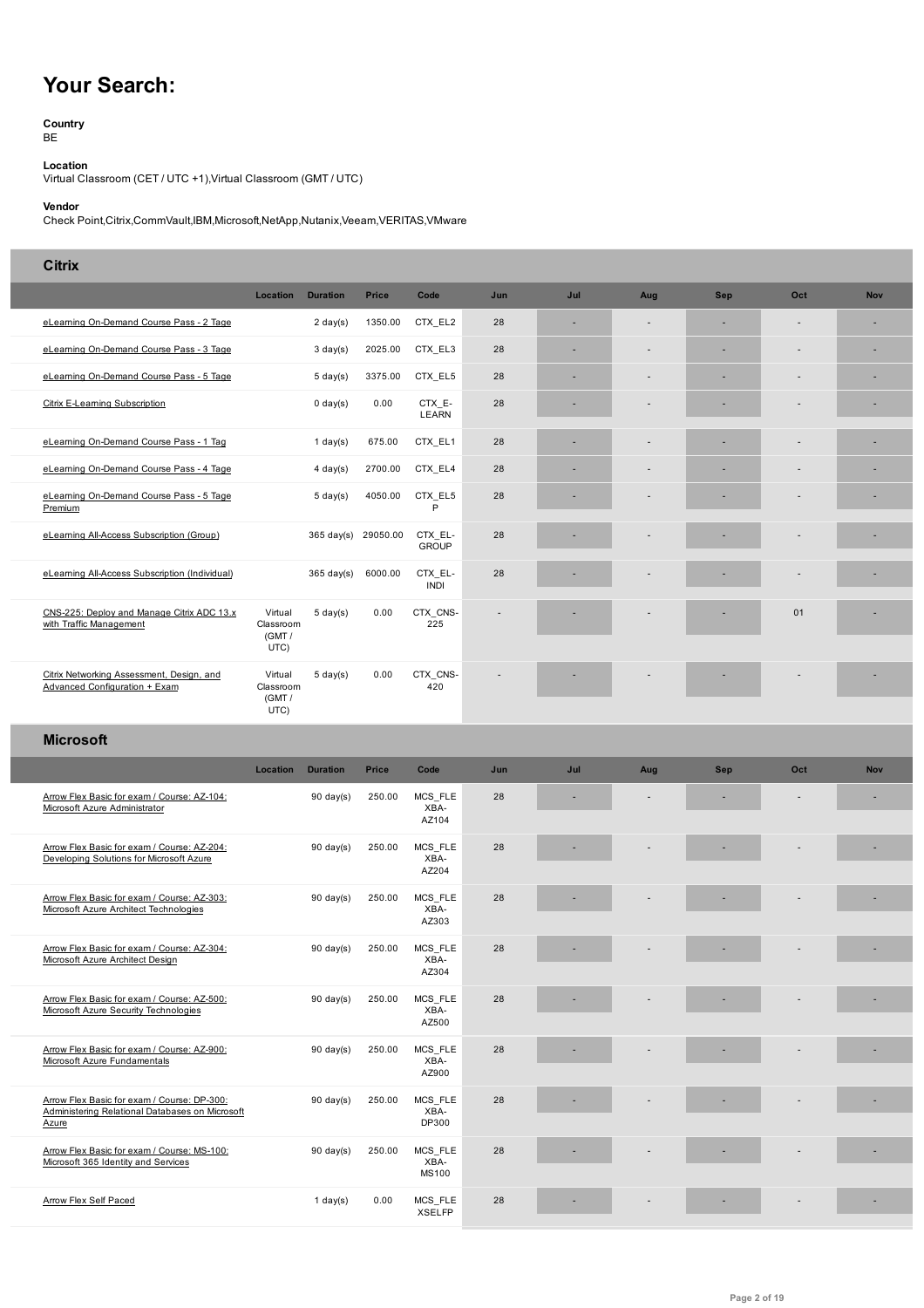|                                                                                       | (GMT /<br>UTC)                         |                    |         |                   |        |        |        |            |        |
|---------------------------------------------------------------------------------------|----------------------------------------|--------------------|---------|-------------------|--------|--------|--------|------------|--------|
| MD-101: Managing Modern Desktops                                                      | Virtual<br>Classroom<br>(GMT /<br>UTC) | $5 \text{ day}(s)$ | 3350.00 | MCS_MD1<br>01     | 04, 18 | 01, 15 | 12, 26 | 10, 24     | 07, 21 |
| Microsoft Identity and Access Administrator                                           | Virtual<br>Classroom<br>(GMT/<br>UTC)  | $4$ day(s)         | 2500.00 | MCS_SC-<br>300T00 | 04     | 15     | 12     | 10         | 07     |
| Designing and Implementing Microsoft Azure<br><b>Networking Solutions</b>             | Virtual<br>Classroom<br>(GMT/<br>UTC)  | $3$ day(s)         | 2350.00 | MCS_AZ-<br>700T00 | 04     | 01     | 06     | 03         | 01     |
| AZ-104: Microsoft Azure Administrator                                                 | Virtual<br>Classroom<br>(GMT/<br>UTC)  | $4$ day(s)         | 2650.00 | MCS_AZ1<br>04T00  | 11     | 08     | 05     | 03         | 07     |
| Microsoft Azure Security Technologies                                                 | Virtual<br>Classroom<br>(GMT /<br>UTC) | $4$ day(s)         | 2650.00 | MCS_AZ5<br>00     | 11     |        | 12     |            | 07     |
| MS-100T00: Microsoft 365 Identity and Services                                        | Virtual<br>Classroom<br>(GMT /<br>UTC) | $5 \text{ day}(s)$ | 2590.00 | MCS MS1<br>00     | 11, 25 | 08, 22 | 05, 19 | 03, 17, 31 | 14, 28 |
| MS-101: Microsoft 365 Mobility and Security                                           | Virtual<br>Classroom<br>(GMT/<br>UTC)  | $5 \text{ day}(s)$ | 2590.00 | MCS MS1<br>01     | 11, 25 | 08, 22 | 05, 26 | 10, 24     | 07, 28 |
| Microsoft 365 Messaging                                                               | Virtual<br>Classroom<br>(GMT /<br>UTC) | $5 \text{ day}(s)$ | 3350.00 | MCS_MS-<br>203T00 | 11, 25 | 01, 22 | 12, 26 | 10, 24     | 07, 28 |
| AZ-140T00: Configuring and operating Windows<br>Virtual Desktop on Microsoft Azure    | Virtual<br>Classroom<br>(GMT /<br>UTC) | $4$ day(s)         | 2290.00 | MCS_AZ-<br>140T00 | 11     | 15     | 19     | 17         | 14     |
| Microsoft Information Protection Administrator                                        | Virtual<br>Classroom<br>(GMT/<br>UTC)  | $2 \text{ day}(s)$ | 1350.00 | MCS_SC-<br>400T00 | 14     | 18     | 22     | 20         | 10, 17 |
| AZ-800T00: Administering Windows Server Hybrid<br>Core Infrastructure                 | Virtual<br>Classroom<br>(GMT/<br>UTC)  | $4$ day(s)         | 2290.00 | MCS_AZ-<br>800T00 | 18     |        |        |            |        |
| <b>Microsoft Security Operations Analyst</b>                                          | Virtual<br>Classroom<br>(GMT /<br>UTC) | $4 \text{ day}(s)$ | 2500.00 | MCS_SC-<br>200T00 | 18     | 15     | 19     | 17         | 14     |
| Microsoft Teams Voice Engineer                                                        | Virtual<br>Classroom<br>(GMT/<br>UTC)  | $3 \text{ day}(s)$ | 2350.00 | MCS_MS-<br>720T00 | 18     | 30     | 19     | 17         | 21     |
| Designing and Implementing a Data Science<br>Solution on Azure                        | Virtual<br>Classroom<br>(GMT /<br>UTC) | $3 \text{ day}(s)$ | 2350.00 | MCS_DP-<br>100T01 | 25     | 30     | 26     | 24         | 28     |
| MS-700T00: Managing Microsoft Teams                                                   | Virtual<br>Classroom<br>(GMT /<br>UTC) | $4$ day(s)         | 2290.00 | MCS_MS7<br>00     | 25     | 22     | 26     | 24         | 21     |
| AZ-040T00: Automating Administration with<br>PowerShell                               | Virtual<br>Classroom<br>(GMT /<br>UTC) | $5 \text{ day}(s)$ | 2590.00 | MCS_AZ-<br>040T00 | 25     | 15     | 26     | 31         | 21     |
| AZ-600T00: Configuring and Operating a Hybrid<br>Cloud with Microsoft Azure Stack Hub | Virtual<br>Classroom<br>(GMT/<br>UTC)  | $4$ day(s)         | 2290.00 | MCS_AZ-<br>600T00 | 25     | 22     | 19     | 24         | 21     |
| AZ-801T00: Configuring Windows Server Hybrid<br><b>Advanced Services</b>              | Virtual<br>Classroom<br>(GMT /<br>UTC) | $4$ day(s)         | 2290.00 | MCS_AZ-<br>801T00 | 25     |        |        |            |        |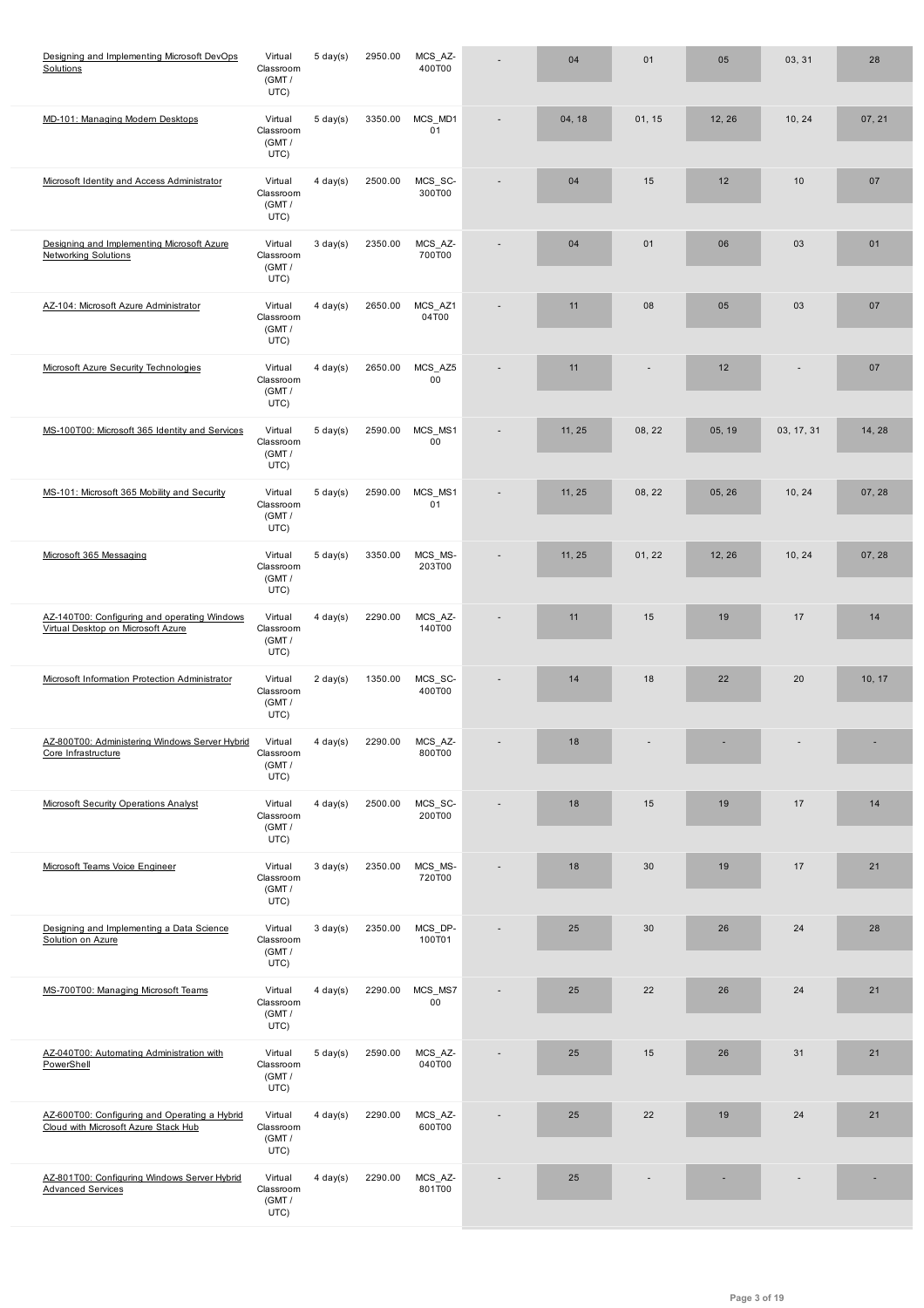|                                                                            | (GMT /<br>UTC)                         |                    |              |                         |                |     |                          |            |              |     |
|----------------------------------------------------------------------------|----------------------------------------|--------------------|--------------|-------------------------|----------------|-----|--------------------------|------------|--------------|-----|
| AZ-900: Microsoft Azure Fundamentals                                       | Virtual<br>Classroom<br>(GMT /<br>UTC) | $1$ day(s)         | 895.00       | MCS_AZ9<br>$00\,$       |                | 29  | 26                       | 30         | 28           | 18  |
| Designing and Implementing a Microsoft Azure AI<br>Solution                | Virtual<br>Classroom<br>(GMT/<br>UTC)  | $5 \text{ day}(s)$ | 2914.84      | MCS_AI-<br>102T00       |                |     | 15                       |            | 24           |     |
| AZ-120T00: Planning and Administering Microsoft<br>Azure for SAP Workloads | Virtual<br>Classroom<br>(GMT /<br>UTC) | $4 \text{ day}(s)$ | 2290.00      | MCS_AZ-<br>120T00       |                |     | 23                       |            | 17           |     |
| MS-500: Microsoft 365 Security Administrator                               | Virtual<br>Classroom<br>(GMT /<br>UTC) | $4 \text{ day}(s)$ | 2500.00      | MCS_MS5<br>$00\,$       |                |     | 30                       |            |              | 28  |
| Data Engineering on Microsoft Azure                                        | Virtual<br>Classroom<br>(GMT/<br>UTC)  | $4$ day(s)         | 2650.00      | MCS_DP-<br>203T00       |                |     | 30                       |            | 17           |     |
| AZ-204: Developing Solutions for Microsoft Azure                           | Virtual<br>Classroom<br>(GMT /<br>UTC) | $5 \text{ day}(s)$ | 3595.00      | MCS_AZ2<br>04T00        |                |     | ٠                        | 05         | ٠            |     |
| Microsoft Azure AI Fundamentals                                            | Virtual<br>Classroom<br>(GMT /<br>UTC) | $1$ day(s)         | 895.00       | MCS_AI-<br>900T00       |                |     |                          | 23         |              |     |
| AZ-220T00: Microsoft Azure IoT Developer                                   | Virtual<br>Classroom<br>(GMT/<br>UTC)  | $4 \text{ day}(s)$ | 2290.00      | MCS_AZ-<br>220T00       |                |     |                          | 26         |              |     |
| <b>VMware</b>                                                              |                                        |                    |              |                         |                |     |                          |            |              |     |
|                                                                            |                                        |                    |              |                         |                |     |                          |            |              |     |
|                                                                            | Location                               | <b>Duration</b>    | <b>Price</b> | Code                    | Jun            | Jul | Aug                      | <b>Sep</b> | Oct          | Nov |
| VMware NSX: Install Configure Manage [V6.4]                                |                                        | $5 \,$ day $(s)$   | 0.10         | VMW_NS<br>XICM64        | 28             | ٠   | $\overline{\phantom{a}}$ | ٠          | $\centerdot$ | ×.  |
| VMware NSX-T Data Center: Install, Configure,<br>Manage [V3]               |                                        | $5 \text{ day}(s)$ | 3440.00      | VMW NS<br>XTICM3        | 28             |     |                          |            |              |     |
| VMware NSX SD-WAN by VeloCloud: Deploy and<br>Manage                       |                                        | $1$ day(s)         | 0.10         | VMW_NS<br><b>XVCDM</b>  | 28             |     |                          |            |              |     |
| VMware Carbon Black App Control Administrator                              |                                        | $1$ day(s)         | 690.00       | VMW_VC<br><b>BACA</b>   | 28             |     |                          |            |              |     |
| VMware Carbon Black Cloud Audit and<br>Remediation                         | Virtual<br>Classroom<br>(GMT /<br>UTC) | $1$ day(s)         | 750.00       | VMW_VC<br><b>BCAR</b>   |                |     |                          | 21         |              |     |
|                                                                            |                                        | $1$ day(s)         | 750.00       | VMW_VC<br><b>BCAR</b>   | 28             |     |                          |            |              |     |
| VMware Carbon Black Cloud Enterprise EDR                                   | Virtual<br>Classroom<br>(GMT /<br>UTC) | $1$ day $(s)$      | 750.00       | VMW_VC<br><b>BCEEDR</b> |                |     |                          | 20         |              |     |
|                                                                            |                                        | $1$ day(s)         | 750.00       | VMW_VC<br><b>BCEEDR</b> | 28             |     |                          |            |              |     |
| VMware Carbon Black Cloud Endpoint Standard                                | Virtual<br>Classroom<br>(GMT/<br>UTC)  | $1$ day(s)         | 750.00       | VMW_VC<br><b>BCES</b>   |                |     |                          | 19         |              |     |
|                                                                            |                                        | $1$ day(s)         | 750.00       | VMW_VC<br><b>BCES</b>   | 28             | ä,  |                          |            |              |     |
| VMware Carbon Black EDR Administrator                                      | Virtual<br>Classroom<br>(GMT/<br>UTC)  | $1$ day(s)         | 690.00       | VMW_VC<br><b>BEDRA</b>  | $\overline{a}$ | 25  |                          |            |              |     |

I

I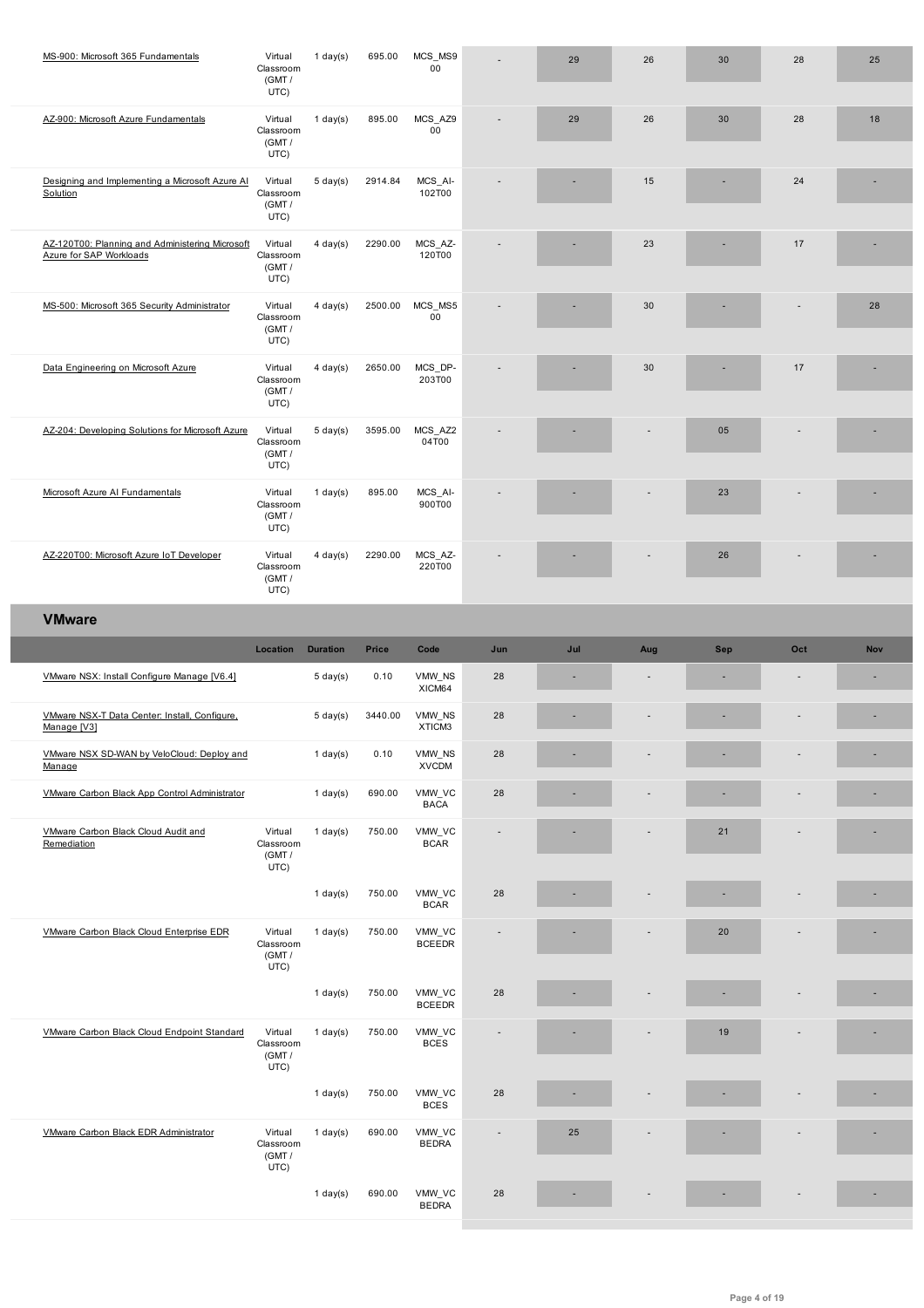|                                                                                    | UTC)                                   |                    |         |                          |     |     |                          |            |     |            |
|------------------------------------------------------------------------------------|----------------------------------------|--------------------|---------|--------------------------|-----|-----|--------------------------|------------|-----|------------|
|                                                                                    |                                        | $1$ day(s)         | 750.00  | VMW_VC<br><b>BEDRAA</b>  | 28  |     |                          |            |     |            |
| VMware Carbon Black EDR Advanced Analyst                                           | Virtual<br>Classroom<br>(GMT /<br>UTC) | 1 day $(s)$        | 750.00  | VMW_VC<br><b>BEDRAAN</b> |     | 27  |                          |            |     |            |
|                                                                                    |                                        | $1$ day(s)         | 750.00  | VMW_VC<br><b>BEDRAAN</b> | 28  |     |                          |            |     |            |
| VMware vSAN with Horizon Workshop -<br>OnDemand only                               |                                        | $1$ day(s)         | 0.10    | VMW_VS<br>ANHOD          | 28  |     |                          |            |     |            |
| VMware vSphere: Install, Configure, Manage [V7]                                    |                                        | $5 \text{ day}(s)$ | 3440.00 | VMW_VSI<br>CM7           | 28  |     |                          |            |     |            |
| VMware vSphere: What's New [V6.7 to V7]                                            | Virtual<br>Classroom<br>(GMT /<br>UTC) | $3 \text{ day}(s)$ | 2070.00 | VMW_VS<br>WN7            |     |     |                          |            |     |            |
|                                                                                    |                                        | $3 \text{ day}(s)$ | 2070.00 | VMW_VS<br>WN7            | 28  |     |                          |            |     |            |
| VMware Horizon 8: Deploy and Manage                                                |                                        | $5 \text{ day}(s)$ | 3440.00 | VMW_HD<br>M <sub>8</sub> | 28  |     |                          |            |     |            |
| VMware vRealize Automation: Install, Configure,<br>Manage [V8.3]                   |                                        | $5 \text{ day}(s)$ | 3440.00 | VMW_VR<br>AICM83         | 28  |     |                          |            |     |            |
| VMware vRealize Operations: Install, Configure,<br>Manage [V8.2]                   |                                        | $5 \text{ day}(s)$ | 3440.00 | VMW_VR<br>ODOC82         | 28  |     |                          |            |     |            |
| VMware vSAN: Management and Operations [V7]                                        |                                        | $3 \text{ day}(s)$ | 2070.00 | VMW_VS<br>ANMO7          | 28  |     |                          |            |     |            |
| VMware Workspace ONE: Deploy and Manage<br>[V21.x]                                 |                                        | $5 \text{ day}(s)$ | 3440.00 | VMW_WS<br>1DM21X         | 28  |     |                          |            |     |            |
| VMware Cloud Foundation: Planning,<br>Management, Operations [V4.3]                | Virtual<br>Classroom<br>(GMT /<br>UTC) | $5 \text{ day}(s)$ | 3440.00 | VMW VCF<br><b>PMO43</b>  |     | 04  |                          |            |     |            |
| VMware vSphere: Troubleshooting [V7]                                               | Virtual<br>Classroom<br>(GMT /<br>UTC) | $5 \text{ day}(s)$ | 3750.00 | VMW_VST<br>S7            |     | 04  |                          |            | 24  |            |
| VMware Tanzu Kubernetes Grid: Install,<br>Configure, Manage [V1.3]                 | Virtual<br>Classroom<br>(GMT/<br>UTC)  | $3 \text{ day}(s)$ | 2070.00 | VMW_TK<br>GICM13         |     | 05  | $\overline{\phantom{a}}$ |            |     |            |
| <b>VMware vRealize Automation: Advanced Features</b><br>and Troubleshooting [V8.x] | Virtual<br>Classroom<br>(GMT /<br>UTC) | $5 \text{ day}(s)$ | 3750.00 | VMW_VR<br>AAFT8          |     | 11  |                          |            |     |            |
| VMware Workspace ONE: Modern Management<br>for Windows 10 [V21.x]                  | Virtual<br>Classroom<br>(GMT /<br>UTC) | $2 \text{ day}(s)$ | 1380.00 | VMW_WS<br>1MMW21         |     |     |                          | 01         |     |            |
| VMware Carbon Black Portfolio: Configure and<br>Manage                             | Virtual<br>Classroom<br>(GMT /<br>UTC) | $5 \text{ day}(s)$ | 0.00    | $VMW\_CB$<br><b>CM</b>   |     |     |                          | 05         |     |            |
| VMware NSX-T Data Center: Install, Configure,<br>Manage [V3.2]                     | Virtual<br>Classroom<br>(GMT /<br>UTC) | $5 \text{ day}(s)$ | 3440.00 | VMW_NS<br>XTICM32        |     |     |                          | 19         |     |            |
| VMware vRealize Operations for Operators [V8.2]                                    | Virtual<br>Classroom<br>(GMT /<br>UTC) | $2 \text{ day}(s)$ | 1380.00 | VMW_VR<br>OPSOP82        |     |     |                          | 26         |     |            |
| <b>IBM</b>                                                                         |                                        |                    |         |                          |     |     |                          |            |     |            |
|                                                                                    | Location                               | <b>Duration</b>    | Price   | Code                     | Jun | Jul | Aug                      | <b>Sep</b> | Oct | <b>Nov</b> |
| Introduction to IBM SPSS Modeler and Data<br>Science (v18.1.1) SPVC                |                                        | $2 \text{ day}(s)$ | 790.00  | ZL1_0E00<br>8            | 28  |     |                          |            |     |            |
|                                                                                    |                                        |                    |         |                          |     |     |                          |            |     |            |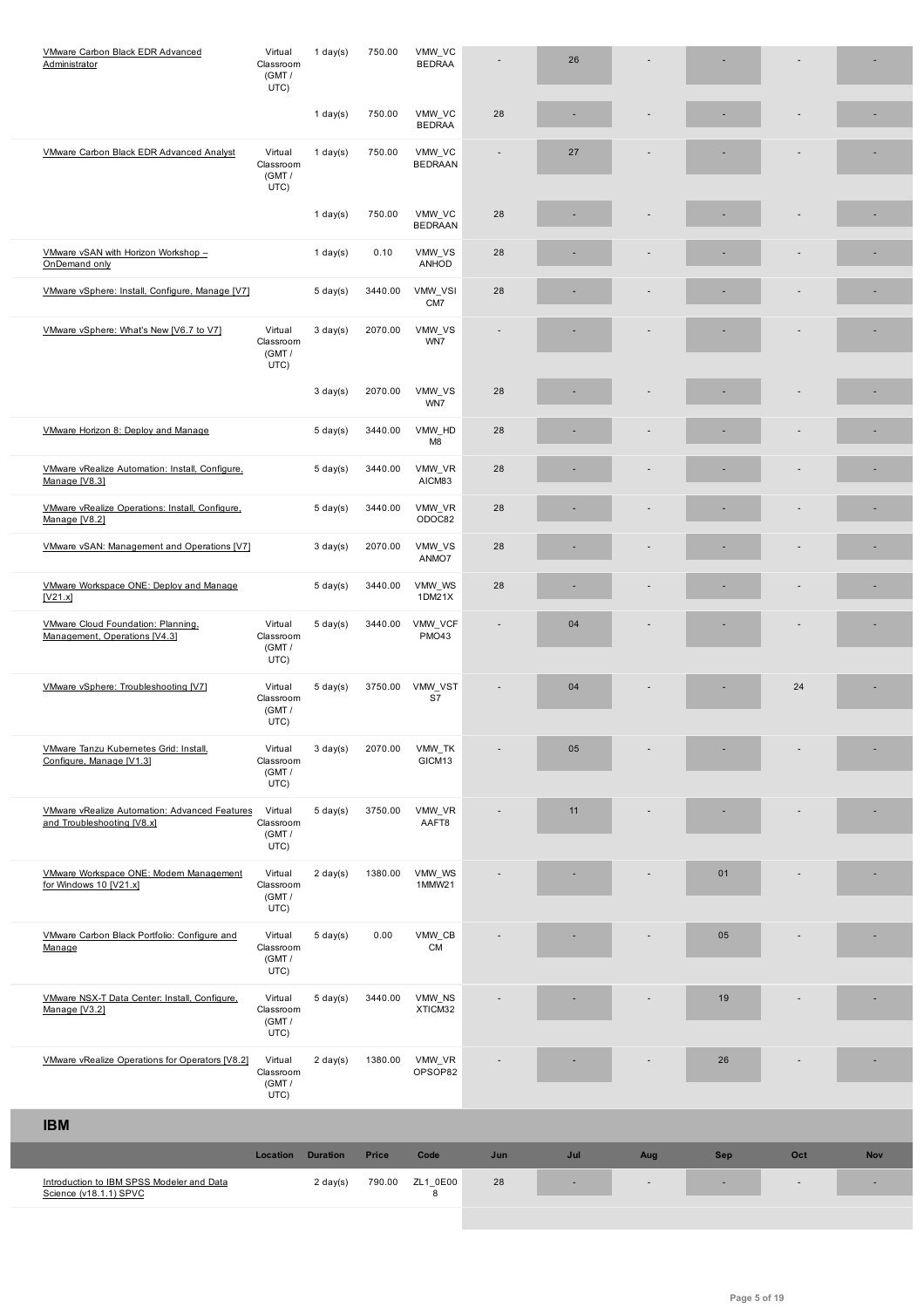| Introduction to Time Series Analysis Using IBM<br>SPSS Modeler (v18.1.1) SPVC        | 1 day $(s)$        | 530.00  | ZL1 0E02<br>8              | 28 |   |    |  |
|--------------------------------------------------------------------------------------|--------------------|---------|----------------------------|----|---|----|--|
| <b>Advanced Predictive Modeling Using IBM SPSS</b><br>Modeler (v18.1.1) SPVC         | $1$ day(s)         | 530.00  | ZL1 0E03<br>8              | 28 |   |    |  |
| <b>Advanced Machine Learning Models Using IBM</b><br>SPSS Modeler (V18.2) SPVC       | $1$ day(s)         | 530.00  | ZL1 0E03<br>9              | 28 |   |    |  |
| Clustering and Association Modeling Using IBM<br>SPSS Modeler (v18.1.1) SPVC         | $1$ day(s)         | 530.00  | ZL1 0E04<br>8              | 28 |   |    |  |
| <b>Advanced Data Preparation Using IBM SPSS</b><br>Modeler (v18.1.1) SPVC            | 1 day $(s)$        | 530.00  | ZL1 0E05<br>8              | 28 |   |    |  |
| IBM SPSS Modeler Foundations (V18.2) SPVC                                            | $2 \text{ day}(s)$ | 790.00  | ZL1 0E06<br>9              | 28 |   |    |  |
| Introduction to Machine Learning Models Using<br>IBM SPSS Modeler (V18.2) SPVC       | $2 \text{ day}(s)$ | 790.00  | ZL1 0E07<br>9              | 28 |   |    |  |
| Predictive Modeling for Categorical Targets Using<br>IBM SPSS Modeler (v18.1.1) SPVC | $1$ day(s)         | 530.00  | ZL1 0E0U<br>8              | 28 |   |    |  |
| Predictive Modeling for Continuous Targets Using<br>IBM SPSS Modeler (v18.1.1) SPVC  | $1$ day(s)         | 530.00  | ZL1 0E0V<br>8              | 28 |   |    |  |
| Introduction to IBM SPSS Modeler Text Analytics<br>(v18.1.1) SPVC                    | $2 \text{ day}(s)$ | 790.00  | ZL1 0E10<br>8              | 28 |   |    |  |
| Advanced Statistical Analysis Using IBM SPSS<br>Statistics (V25) SPVC                | $2 \text{ day}(s)$ | 790.00  | ZL1 0K09<br>Α              | 28 |   |    |  |
| <b>Advanced Statistical Analysis Using IBM SPSS</b><br>Statistics (V26) - SPVC       | $2 \text{ day}(s)$ | 860.00  | ZL1 0K09<br>в              | 28 |   |    |  |
| <b>Statistical Analysis Using IBM SPSS Statistics</b><br>$(V25)$ SPVC                | $2 \text{ day}(s)$ | 790.00  | ZL1 0K51<br>Α              | 28 |   |    |  |
| <b>Statistical Analysis Using IBM SPSS Statistics</b><br>$(V26)$ SPVC                | $2 \text{ day}(s)$ | 860.00  | ZL1 0K51<br>в              | 28 |   |    |  |
| <b>IBM SPSS Statistics Essentials (V25) SPVC</b>                                     | $2 \text{ day}(s)$ | 790.00  | ZL1 0K53<br>Α              | 28 |   |    |  |
| <b>IBM SPSS Statistics Essentials (V26) - SPVC</b>                                   | $2 \text{ day}(s)$ | 860.00  | ZL1 0K53<br>В              | 28 |   |    |  |
| DB2 Family Fundamentals - eLearning                                                  | $2 \text{ day}(s)$ | 550.00  | ZL1 1E03<br>1              | 28 |   |    |  |
| IBM InfoSphere DataStage v11.5 Data Masking<br>eLearning                             | 0.25<br>day(s)     | 120.00  | ZL1 1M42<br>4              | 28 |   |    |  |
| Introduction into the IBM DB2 Analytics<br>Accelerator - Handling Tables - eLearning | $0.5$ day(s)       | 190.00  | ZL1_1V50<br>$\Omega$       | 28 |   |    |  |
| IBM Integrated Analytics System (IIAS) for Data<br>Scientists (V1.0) eLearning       | 0.63<br>day(s)     | 200.00  | ZL1_1W7<br>10              | 28 |   |    |  |
| IBM Integrated Analytics System (IIAS) for Data<br>Engineers V1.0 - eLearning        | 0.75<br>day(s)     | 250.00  | ZL1_1W7<br>20              | 28 |   |    |  |
| IBM Integrated Analytics System (IIAS) for<br>Administrators V1.0 - eLearning        | 1 day $(s)$        | 300.00  | ZL1_1W7<br>30              | 28 |   |    |  |
| Introduction to Informix Terminology and Data<br>Types (v12.10) eLearning            | 0.31<br>day(s)     | 130.00  | ZL1_1X10<br>1              | 28 |   |    |  |
| <b>IBM InfoSphere Master Data Management</b><br>Fundamentals (V11.6) eLearning       | 1 day $(s)$        | 300.00  | ZL1_1Z80<br>$\overline{2}$ | 28 |   |    |  |
| InfoSphere MDM Workbench V11                                                         | $3 \text{ day}(s)$ | 800.00  | ZL1_1Z84<br>0              | 28 |   |    |  |
| SQL Workshop - SPVC                                                                  | $2 \text{ day}(s)$ | 650.00  | ZL1_2E12<br>1              | 28 |   |    |  |
| Db2 11.1 Administration Workshop for Linux -<br><b>SPVC</b>                          | $4$ day(s)         | 1190.00 | ZL1_2L20<br>$\overline{7}$ | 28 |   |    |  |
| DB2 10.5 Administration Workshop for Windows<br><b>SPVC</b>                          | $4$ day(s)         | 1130.00 | ZL1_2L23<br>5              | 28 |   |    |  |
| DB2 11 BLU Acceleration Implementation and<br>Use - SPVC                             | $2 \text{ day}(s)$ | 700.00  | ZL1 2L45<br>1              | 28 |   |    |  |
|                                                                                      |                    |         |                            | 28 | ÷ | ÷, |  |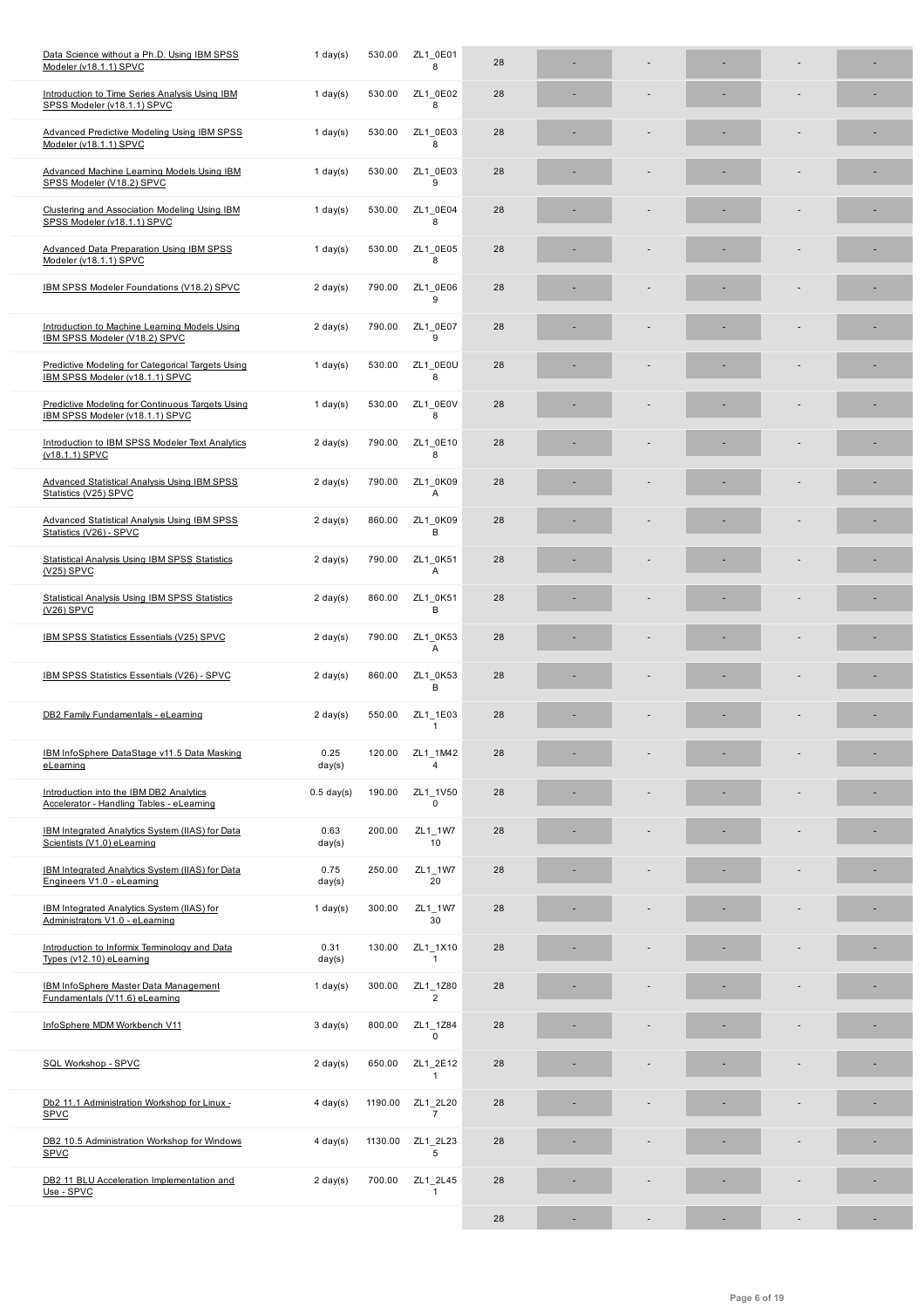| Db2 11.1 Quickstart for Experienced Relational<br><b>DBAs SPVC</b>                                          | $4$ day(s)         | 1190.00 | ZL1_2L48<br>$\overline{7}$ | 28 |  |  |  |
|-------------------------------------------------------------------------------------------------------------|--------------------|---------|----------------------------|----|--|--|--|
| Db2 11.1 HADR Workshop SPVC                                                                                 | 1 day $(s)$        | 400.00  | ZL1 2L81<br>$\Omega$       | 28 |  |  |  |
| IBM InfoSphere DataStage Essentials (v11.5) -<br>SPVC                                                       | $4 \text{ day}(s)$ | 1280.00 | ZL1 2M20<br>$\overline{4}$ | 28 |  |  |  |
| IBM InfoSphere QualityStage Essentials V11.5 -<br><b>SPVC</b>                                               | $4 \text{ day}(s)$ | 1190.00 | ZL1 2M21<br>3              | 28 |  |  |  |
| IBM InfoSphere Advanced DataStage - Parallel<br>Framework v11.5 SPVC                                        | $3 \text{ day}(s)$ | 930.00  | ZL1 2M40<br>$\overline{4}$ | 28 |  |  |  |
| IBM InfoSphere Advanced QualityStage V11.5<br>SPVC                                                          | $3 \text{ day}(s)$ | 930.00  | ZL1_2M41<br>3              | 28 |  |  |  |
| IBM InfoSphere DataStage v11.5 - Advanced<br>Data Processing - SPVC                                         | $2 \text{ day}(s)$ | 700.00  | ZL1 2M42<br>3              | 28 |  |  |  |
| <b>IBM InfoSphere Information Server Administrative</b><br>Tasks V11.5 - SPVC                               | 1 day $(s)$        | 450.00  | ZL1 2M51<br>$\Omega$       | 28 |  |  |  |
| IBM InfoSphere Information Governance Catalog<br>v11.5.0.2: Building the Catalog SPVC                       | 1 day $(s)$        | 530.00  | ZL1_2M61<br>5              | 28 |  |  |  |
| <b>IBM Stewardship Center for Information Server</b><br>v11.5 SPVC                                          | 1 day $(s)$        | 530.00  | ZL1 2M61<br>8              | 28 |  |  |  |
| IBM InfoSphere Information Governance Catalog<br>v11.5.0.2: Understanding Your Information Assets<br>- SPVC | 1 day $(s)$        | 530.00  | ZL1 2M62<br>5              | 28 |  |  |  |
| IBM BigIntegrate for Data Engineers v11.5.0.2<br>SPVC                                                       | 1 day(s)           | 530.00  | ZL1_2M70<br>$\mathbf 0$    | 28 |  |  |  |
| IBM Information Analyzer Essentials v 11.5 -<br><b>SPVC</b>                                                 | $4$ day(s)         | 1190.00 | ZL1 2M80<br>3              | 28 |  |  |  |
| InfoSphere MDM Algorithms V11 - SPVC                                                                        | $3 \text{ day}(s)$ | 930.00  | ZL1_2Z78<br>0              | 28 |  |  |  |
| InfoSphere MDM Architecture V11 - SPVC                                                                      | $3 \text{ day}(s)$ | 930.00  | ZL1 2Z82<br>$\mathbf 0$    | 28 |  |  |  |
| InfoSphere MDM Workbench V11 - SPVC                                                                         | $3 \text{ day}(s)$ | 930.00  | ZL1 2Z84<br>$\mathbf 0$    | 28 |  |  |  |
| InfoSphere MDM Application Toolkit V11.3 - SPVC                                                             | $2 \text{ day}(s)$ | 700.00  | ZL1_2Z87<br>$\mathbf 0$    | 28 |  |  |  |
| Virtual Module Algorithms for InfoSphere MDM<br>V11 - SPVC                                                  | $2 \text{ day}(s)$ | 700.00  | ZL1_2Z88<br>0              | 28 |  |  |  |
| InfoSphere MDM Physical Domains V11.4 - SPVC                                                                | $3 \text{ day}(s)$ | 1090.00 | ZL1 2Z93<br>$\Omega$       | 28 |  |  |  |
| InfoSphere MDM Physical Module Algorithms V11<br>$-SPVC$                                                    | $2 \text{ day}(s)$ | 700.00  | ZL1 2Z98<br>$\mathbf{1}$   | 28 |  |  |  |
| IBM Cloud Pak for Data (V2.5.x): Data<br>Virtualization - eLearning                                         | 0.25<br>day(s)     | 120.00  | ZL1 6X23<br>5              | 28 |  |  |  |
| IBM Watson OpenScale on IBM Cloud Pak for<br>Data (V2.5.x) eLearning                                        | 0.81<br>day(s)     | 270.00  | ZL1 6X24<br>$\mathbf 0$    | 28 |  |  |  |
| IBM Watson Knowledge Catalog on IBM Cloud<br>Pak for Data (V2.5.x) eLearning                                | $0.5$ day(s)       | 190.00  | ZL1_6X24<br>$\mathbf{1}$   | 28 |  |  |  |
| IBM Decision Optimization on IBM Cloud Pak for<br>Data (V2.5.x) eLearning                                   | 0.75<br>day(s)     | 250.00  | ZL1_6X24<br>$\overline{2}$ | 28 |  |  |  |
| Fundamentals of the IBM Cúram SPM Platform for<br>Business Analysts 6.0.5                                   | $5 \text{ day}(s)$ | 1410.00 | ZL1_9D47                   | 28 |  |  |  |
| <b>IBM Cúram Express Rules for Business Analysts</b><br>6.0.5                                               | $4$ day(s)         | 1150.00 | ZL1_9D48                   | 28 |  |  |  |
| IBM Cúram Workflow for Developers 6.0.5                                                                     | $5 \text{ day}(s)$ | 1410.00 | ZL1_9D52                   | 28 |  |  |  |
| IBM Cúram Universal Access for Developers 6.x                                                               | $4 \text{ day}(s)$ | 1150.00 | ZL1_9D54                   | 28 |  |  |  |
| <b>IBM Cúram SPM Platform Runtime Environment</b><br>6.0.5 - Expert Arena                                   | 1 day $(s)$        | 410.00  | ZL1_9D56                   | 28 |  |  |  |
| IBM Cúram Express Rules for Developers (ADE)<br>6.0.5                                                       | $3 \text{ day}(s)$ | 920.00  | ZL1_9D60                   | 28 |  |  |  |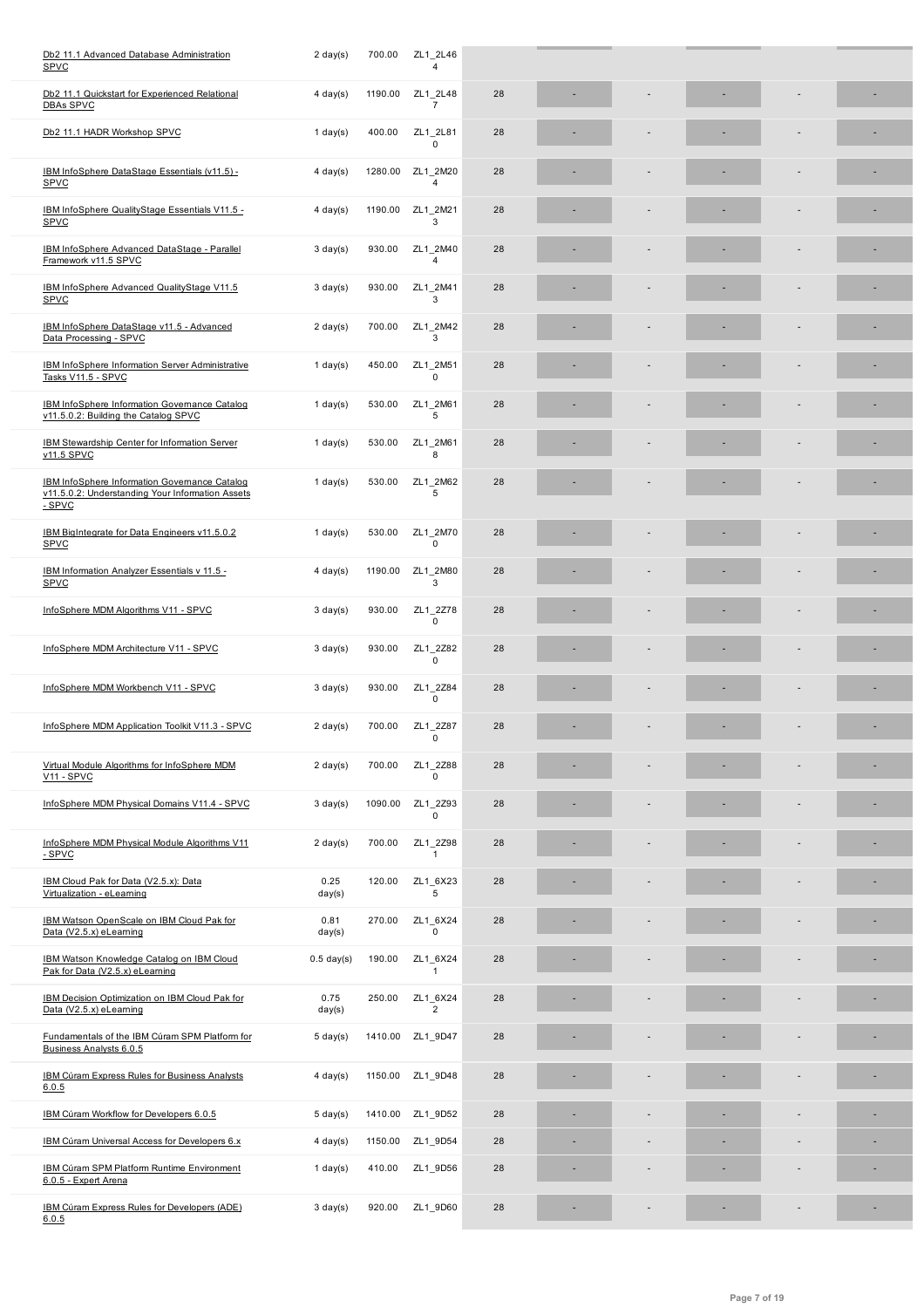| <b>IBM Cúram Outcome Management for Business</b><br>Analysts 6.x                | $1.5$ day(s)                                                | 530.00  | ZL1_9D65                   | 28 |  |    |  |
|---------------------------------------------------------------------------------|-------------------------------------------------------------|---------|----------------------------|----|--|----|--|
| IBM Cúram SPM 6.1 Integrating Cúram REST<br>APIs                                | $2 \text{ day}(s)$                                          | 660.00  | ZL1_9D68                   | 28 |  |    |  |
| Fundamentals of the IBM Cúram SPM Platform for<br><b>Business Analysts 7.X</b>  | $5 \text{ day}(s)$                                          | 1440.00 | ZL1_9D72                   | 28 |  |    |  |
| IBM Cúram SPM for Developers (ADE) 7.X                                          | $5 \text{ day}(s)$                                          | 1440.00 | ZL1 9D73                   | 28 |  |    |  |
| IBM Cúram SPM for Developers (Customization)<br><u>7.X</u>                      | $5 \text{ day}(s)$                                          | 1440.00 | ZL1_9D74                   | 28 |  |    |  |
| IBM Cúram Social Program Management (SPM)<br><b>7.X Technical Overview</b>      | $2 \text{ day}(s)$                                          | 710.00  | ZL1_9D76                   | 28 |  |    |  |
| IBM Cúram SPM Development Environment 7.X:<br><b>Expert Arena</b>               | $1$ day(s)                                                  | 450.00  | ZL1 9D77                   | 28 |  |    |  |
| IBM SPM Design System for Designers                                             | 0.88<br>day(s)                                              | 410.00  | ZL1_9D79                   | 28 |  |    |  |
| IBM SPM Design System for Developers                                            | $2 \text{ day}(s)$                                          | 710.00  | ZL1_9D80                   | 28 |  |    |  |
| IBM Universal Access for Developers (Responsive<br><b>Web Application</b> )     | $2 \text{ day}(s)$                                          | 710.00  | ZL1_9D81                   | 28 |  |    |  |
| <b>IBM Cúram SPM Intelligent Evidence Gathering</b><br>(IEG) for Developers 7.X | $3 \text{ day}(s)$                                          | 1050.00 | ZL1_9D82                   | 28 |  |    |  |
| IBM Solution for Child Welfare - Overview                                       | 0.31<br>day(s)                                              | 150.00  | ZL1_9D84                   | 28 |  |    |  |
| AIX Basics                                                                      | $4 \text{ day}(s)$                                          | 1440.00 | ZL1 AN10<br>D              | 28 |  |    |  |
| IBM Cognos Analytics: Introduction to Authoring<br>$(v11.0)$ eLearning          | 0.63<br>day(s)                                              | 220.00  | ZL1 B602<br>5              | 28 |  |    |  |
| IBM Cognos Analytics for Consumers (v11.0)<br>eLearning                         | 0.25<br>day(s)                                              | 120.00  | ZL1 B608<br>8              | 28 |  |    |  |
| IBM Cognos Analytics - Departmental<br>Administration (v11.0) eLearning         | 0.25<br>day(s)                                              | 120.00  | ZL1 B609<br>$\overline{1}$ | 28 |  |    |  |
| IBM Cognos Analytics: Dashboard Essentials<br>(V11.1.x)                         | $0.5$ day(s)                                                | 190.00  | ZL1 B628<br>9              | 28 |  |    |  |
| IBM Cognos Analytics: Modeling with Data<br>Modules (V11.1.x)                   | 0.81<br>day(s)                                              | 270.00  | ZL1 B629<br>0              | 28 |  |    |  |
| An Introduction to the z/OS Environment                                         | $2 \text{ day}(s)$                                          | 570.00  | ZL1 ES05                   | 28 |  |    |  |
|                                                                                 | Virtual<br>$2 \text{ day}(s)$<br>Classroom<br>(GMT/<br>UTC) |         | 1560.00 ZL1_ES05           |    |  | 03 |  |
| IBM Content Navigator 2.0.2 - Plug-ins and<br><b>External Data Services</b>     | $2 \text{ day}(s)$                                          | 710.00  | ZL1_F122                   | 28 |  |    |  |
| IBM Enterprise Records 5.1 - Core Skills                                        | $1$ day(s)                                                  | 410.00  | ZL1_F178                   | 28 |  |    |  |
| IBM Enterprise Records 5.1 - System<br>Configuration                            | $1$ day(s)                                                  | 410.00  | ZL1_F179                   | 28 |  |    |  |
| IBM Enterprise Records 5.1 - System<br>Maintenance                              | $1$ day(s)                                                  | 410.00  | ZL1 F180                   | 28 |  |    |  |
| IBM Enterprise Records 5.1 - File Plan Design                                   | $1$ day(s)                                                  | 410.00  | ZL1_F181                   | 28 |  |    |  |
| IBM Case Manager 5.2 - Customize and Extend<br>the Features                     | $3 \text{ day}(s)$                                          | 950.00  | ZL1_F217                   | 28 |  |    |  |
| IBM StoredIQ 7.6 - Core Skills                                                  | $1$ day(s)                                                  | 540.00  | ZL1_F226                   | 28 |  |    |  |
| IBM Case Foundation 5.2.1 - Introduction                                        | $0.5$ day(s)                                                | 320.00  | ZL1_F230                   | 28 |  |    |  |
| IBM Case Foundation 5.2.1 - Workflow application<br>deployment                  | $1$ day(s)                                                  | 450.00  | ZL1_F237                   | 28 |  |    |  |
| IBM Case Foundation 5.2.1 - Administration                                      | $4 \text{ day}(s)$                                          | 1210.00 | ZL1_F247                   | 28 |  |    |  |
| IBM FileNet P8 Platform Essentials (V5.5.x) SPVC                                | $1$ day(s)                                                  | 540.00  | ZL1_F280<br>9              | 28 |  |    |  |
|                                                                                 |                                                             |         |                            |    |  |    |  |

(Application Integration) 6.0.5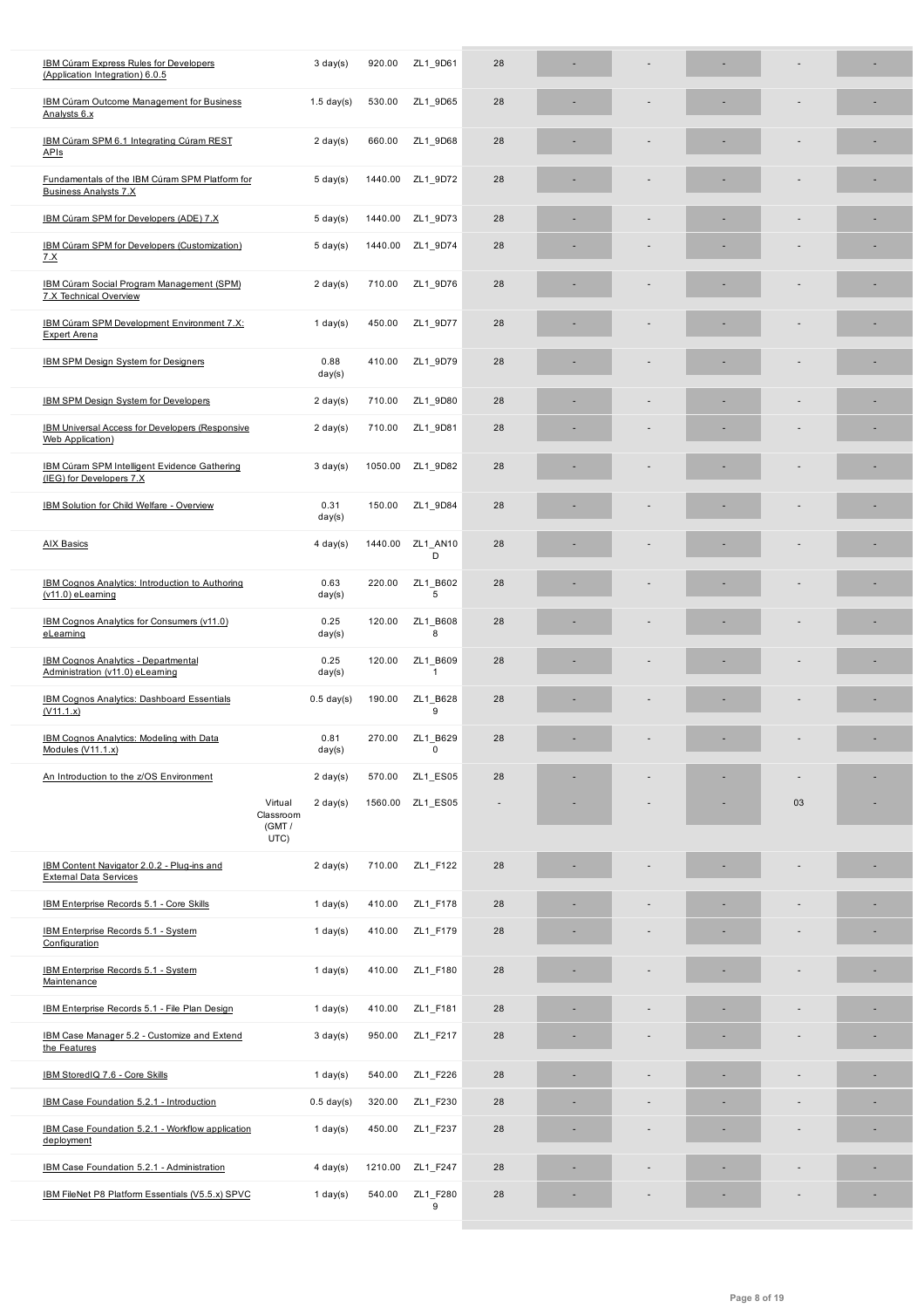| IBM Case Manager Essentials (V5.3.2) SPVC                                                                    | $1$ day(s)         | 540.00  | ZL1 F290<br>9              | 28 |  |  |  |
|--------------------------------------------------------------------------------------------------------------|--------------------|---------|----------------------------|----|--|--|--|
| Build an IBM Case Manager Solution (V5.3.2)<br><b>SPVC</b>                                                   | 1 day $(s)$        | 540.00  | ZL1 F291<br>9              | 28 |  |  |  |
| IBM Case Manager: Configure Security (v5.3.2)<br><b>SPVC</b>                                                 | $1$ day(s)         | 540.00  | ZL1_F292<br>9              | 28 |  |  |  |
| <b>IBM Case Manager: Solution Deployment from</b><br>Design to Production (V5.3.2) SPVC                      | 0.75<br>day(s)     | 480.00  | ZL1_F293<br>9              | 28 |  |  |  |
| Customize the IBM Case Manager Client User<br>Interface (V5.3.2) SPVC                                        | 1 day $(s)$        | 540.00  | ZL1_F294<br>9              | 28 |  |  |  |
| Learn to use Data Science Experience -<br>eLearning                                                          | 0.31<br>day(s)     | 150.00  | ZL1 I200<br>0              | 28 |  |  |  |
| <b>IBM Cognos Controller: Develop Application</b><br>(v10.2/v10.3) - SPVC                                    | $5 \text{ day}(s)$ | 1410.00 | ZL1 J122<br>$\mathbf{1}$   | 28 |  |  |  |
| IBM Cognos Controller: Author Reports<br>(v10.2/v10.3) - SPVC                                                | 1 day $(s)$        | 410.00  | ZL1_J122<br>$\overline{2}$ | 28 |  |  |  |
| IBM Planning Analytics: Analyze Data and Create<br>Reports (V2.0.x) SPVC                                     | $2 \text{ day}(s)$ | 800.00  | ZL1_J135<br>$\overline{7}$ | 28 |  |  |  |
| IBM Planning Analytics: Design and Develop<br>Models in Planning Analytics Workspace (V2.0.x)<br><b>SPVC</b> | $5 \text{ day}(s)$ | 1560.00 | ZL1_J136<br>$\overline{2}$ | 28 |  |  |  |
| Overview of IBM Cognos Analytics (v11.0) - SPVC                                                              | $1$ day(s)         | 450.00  | ZL1 J400<br>8              | 28 |  |  |  |
| IBM Cognos Analytics: Architecture and Logging<br>(v11.0) SPVC                                               | $2 \text{ day}(s)$ | 710.00  | ZL1_J401<br>9              | 28 |  |  |  |
| <b>IBM Cognos Analytics - Author Reports with</b><br>Multidimensional Data (V11.0) - SPVC                    | $2 \text{ day}(s)$ | 710.00  | ZL1_J406<br>1              | 28 |  |  |  |
| IBM Cognos Cube Designer - Design Dynamic<br>Cubes (v11.0) - SPVC                                            | $2 \text{ day}(s)$ | 710.00  | ZL1_J406<br>3              | 28 |  |  |  |
| <b>IBM Cognos Analytics - Author Active Reports</b><br>$(v11.0) - SPVC$                                      | 1 day $(s)$        | 450.00  | ZL1 J409<br>8              | 28 |  |  |  |
| IBM Cognos Framework Manager: Design<br>Metadata Models (v11.0.x) SPVC                                       | $4$ day(s)         | 1300.00 | ZL1_J415<br>$\overline{2}$ | 28 |  |  |  |
| <b>IBM Cognos Analytics: Enterprise Administration</b><br>(v11.0.x) SPVC                                     | $2 \text{ day}(s)$ | 880.00  | ZL1 J415<br>5              | 28 |  |  |  |
| IBM Cognos Analytics: Author Reports<br><b>Fundamentals (v11.0.x) SPVC</b>                                   | $3 \text{ day}(s)$ | 1050.00 | ZL1 J415<br>8              | 28 |  |  |  |
| IBM Cognos Analytics: Author Reports Advanced<br>$(v11.0.x)$ SPVC                                            | $2 \text{ day}(s)$ | 800.00  | ZL1 J415<br>9              | 28 |  |  |  |
| IBM Cognos Framework Manager: Design<br>Metadata Models (v11.1.x) SPVC                                       | $4$ day(s)         | 1300.00 | ZL1_J425<br>$\overline{2}$ | 28 |  |  |  |
| <b>IBM Cognos Analytics: Enterprise Administration</b><br>(V11.1.x) SPVC                                     | $2 \text{ day}(s)$ | 880.00  | ZL1_J425<br>5              | 28 |  |  |  |
| <b>IBM Cognos Analytics: Author Reports</b><br>Fundamentals (V11.1.x) SPVC                                   | $3 \text{ day}(s)$ | 1050.00 | ZL1 J425<br>8              | 28 |  |  |  |
| IBM Cognos Analytics: Author Reports Advanced<br>(V11.1.x) SPVC                                              | $2 \text{ day}(s)$ | 800.00  | ZL1 J425<br>9              | 28 |  |  |  |
| Overview of IBM Cognos Analytics - eLearning                                                                 | 0.88<br>day(s)     | 290.00  | ZL1 K010<br>15             | 28 |  |  |  |
| dashDB SQL for Basic Queries                                                                                 | 0.75<br>day(s)     | 250.00  | ZL1_K040<br>01             | 28 |  |  |  |
| Loading dashDB Tables Using the Command Line<br>Processor - eLearning                                        | $0.5$ day(s)       | 190.00  | ZL1_K040<br>02             | 28 |  |  |  |
| dashDB SQL for Functions, Grouping, Union,<br>Subqueries and Updates - eLearning                             | 1 day $(s)$        | 310.00  | ZL1 K040<br>03             | 28 |  |  |  |
| dashDB for Tables, Views, Advanced Queries,<br>and Analytic Constructs - eLearning                           | $1$ day(s)         | 310.00  | ZL1_K040<br>04             | 28 |  |  |  |
| dashDB Managing Access: Users and Privileges -<br>eLeaming                                                   | $1$ day(s)         | 310.00  | ZL1_K040<br>05             | 28 |  |  |  |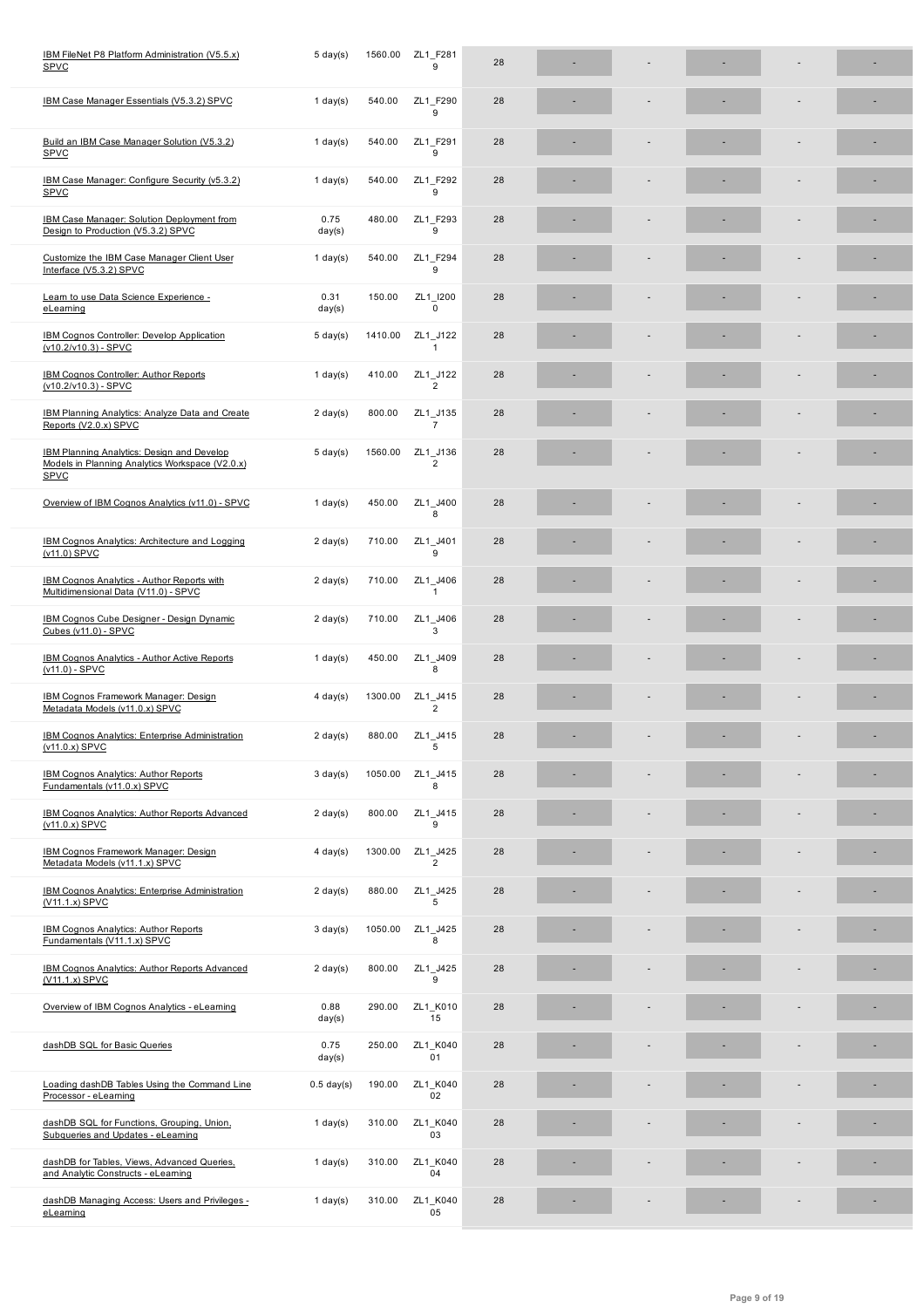| dashDB SQL for Subqueries, Functions,<br>Procedures, and Performance - eLearning           | $1$ day(s)         | 310.00  | ZL1 K040<br>09              | 28 |  |  |   |
|--------------------------------------------------------------------------------------------|--------------------|---------|-----------------------------|----|--|--|---|
| <b>IBM Planning Analytics: Administer the Technical</b><br>Environment - Local - eLearning | 1 day $(s)$        | 310.00  | ZL1_K050<br>03              | 28 |  |  |   |
| Indexing and Querying an IBM Cloudant<br>Database - eLearning                              | $0.5$ day(s)       | 190.00  | ZL1 K100<br>01              | 28 |  |  |   |
| Watson Explorer Foundational Components (v11)<br><b>SPVC</b>                               | $4 \text{ day}(s)$ | 1210.00 | ZL1 0316<br>$\overline{7}$  | 28 |  |  |   |
| Watson Explorer Analytical Components (v11)<br><b>SPVC</b>                                 | $4 \text{ day}(s)$ | 1210.00 | ZL1 0317<br>$\overline{7}$  | 28 |  |  |   |
| Fundamentals of IBM Watson Explorer Deep<br>Analytics Edition oneWEX (V12.0.x) SPVC        | $2 \text{ day}(s)$ | 800.00  | ZL1 O326<br>8               | 28 |  |  |   |
| <b>IBM Cognos Command Center Automation Using</b><br>Plugin Tasks (V10.2)                  | 0.13<br>day(s)     | 90.00   | ZL1 P828<br>$\mathbf 0$     | 28 |  |  |   |
| Storage Area Networking Fundamentals                                                       | $4 \text{ day}(s)$ | 1060.00 | ZL1 SN71<br>D               | 28 |  |  |   |
| <b>IBM Spectrum Virtualize RAID Protection</b>                                             | $0.5$ day(s)       | 190.00  | ZL1_SNV<br>10AD             | 28 |  |  |   |
| IBM Spectrum Virtualize - Advanced Cluster<br>Concepts                                     | $0.5$ day(s)       | 190.00  | ZL1_SNV<br>10BD             | 28 |  |  |   |
| <b>IBM Spectrum Virtualize - Transparent Cloud</b><br>Tiering                              | $0.5$ day(s)       | 190.00  | ZL1_SNV<br>10CD             | 28 |  |  |   |
| FlashSystem 9100 Implementation                                                            | $1$ day(s)         | 310.00  | ZL1_SSF<br>S <sub>5</sub> D | 28 |  |  | ٠ |
| IBM Tivoli Netcool OMNIbus 8.1 User                                                        | $0.5$ day(s)       | 320.00  | ZL1_TOD<br>27               | 28 |  |  |   |
| IBM Operations Analytics Log Analysis 1.3<br>Administration                                | 0.75<br>day(s)     | 480.00  | ZL1_TOD<br>30               | 28 |  |  |   |
| IBM Operations Analytics Log Analysis 1.3.2 -<br><b>Differences</b>                        | 0.75<br>day(s)     | 400.00  | ZL1_TOD<br>35               | 28 |  |  |   |
| IBM Netcool Operations Insight 1.4 -<br>Fundamentals                                       | $2 \text{ day}(s)$ | 800.00  | ZL1_TOD<br>43               | 28 |  |  |   |
| IBM Tivoli Netcool Configuration Manager 6.4.2<br>Operations and Configuration             | $5 \text{ day}(s)$ | 1560.00 | ZL1_TOD<br>44               | 28 |  |  |   |
| IBM Monitoring 8.1.3 - Implementation and<br>Administration (SPVC)                         | $2 \text{ day}(s)$ | 800.00  | ZL1_TOD<br>46               | 28 |  |  | ٠ |
| IBM Control Desk 7.6.0.2 Fundamentals                                                      | $2 \text{ day}(s)$ | 710.00  | ZL1_TOD<br>47               | 28 |  |  |   |
| <b>IBM Agile Lifecycle Manager Tutorial</b>                                                | 1 day $(s)$        | 540.00  | ZL1_TOD<br>50               | 28 |  |  |   |
| <b>IBM Cloud Application Performance Management</b><br>8.1.4 Fundamentals                  | $3 \text{ day}(s)$ | 1120.00 | ZL1_TOD<br>51               | 28 |  |  |   |
| IBM Netcool Operations Insight 1.6 -<br>Implementation and Configuration                   | $4 \text{ day}(s)$ | 1300.00 | ZL1_TOD<br>66               | 28 |  |  |   |
| IBM SmartCloud Control Desk 7.5 IT Asset<br><b>Management Fundamentals</b>                 | $3 \text{ day}(s)$ | 950.00  | $ZL1$ _TOS<br>38            | 28 |  |  |   |
| IBM Tivoli Monitoring 6.3 Fundamentals                                                     | $3 \text{ day}(s)$ | 1050.00 | ZL1_TOS<br>57               | 28 |  |  |   |
| IBM Tivoli Monitoring 6.3 for Implementers                                                 | $3 \text{ day}(s)$ | 950.00  | $ZL1$ _TOS<br>59            | 28 |  |  |   |
| IBM Tivoli Monitoring 6.3 Advanced Administration                                          | $2 \text{ day}(s)$ | 710.00  | ZL1_TOS<br>63               | 28 |  |  |   |
| <b>Fundamentals of IBM Spectrum Protect</b>                                                | $2 \text{ day}(s)$ | 800.00  | ZL1_TS10<br>1D              | 28 |  |  |   |
| IBM Access Manager Platform Foundations - Self-<br>Paced Virtual Class (SPVC)              | $3 \text{ day}(s)$ | 950.00  | ZL1_TW1<br>07X              | 28 |  |  |   |
| IBM Storage Certification Preparation for Arrow<br><b>Business Partners</b>                | $3 \text{ day}(s)$ | 0.10    | ZL1_U424<br>00              | 28 |  |  |   |
|                                                                                            |                    |         |                             |    |  |  |   |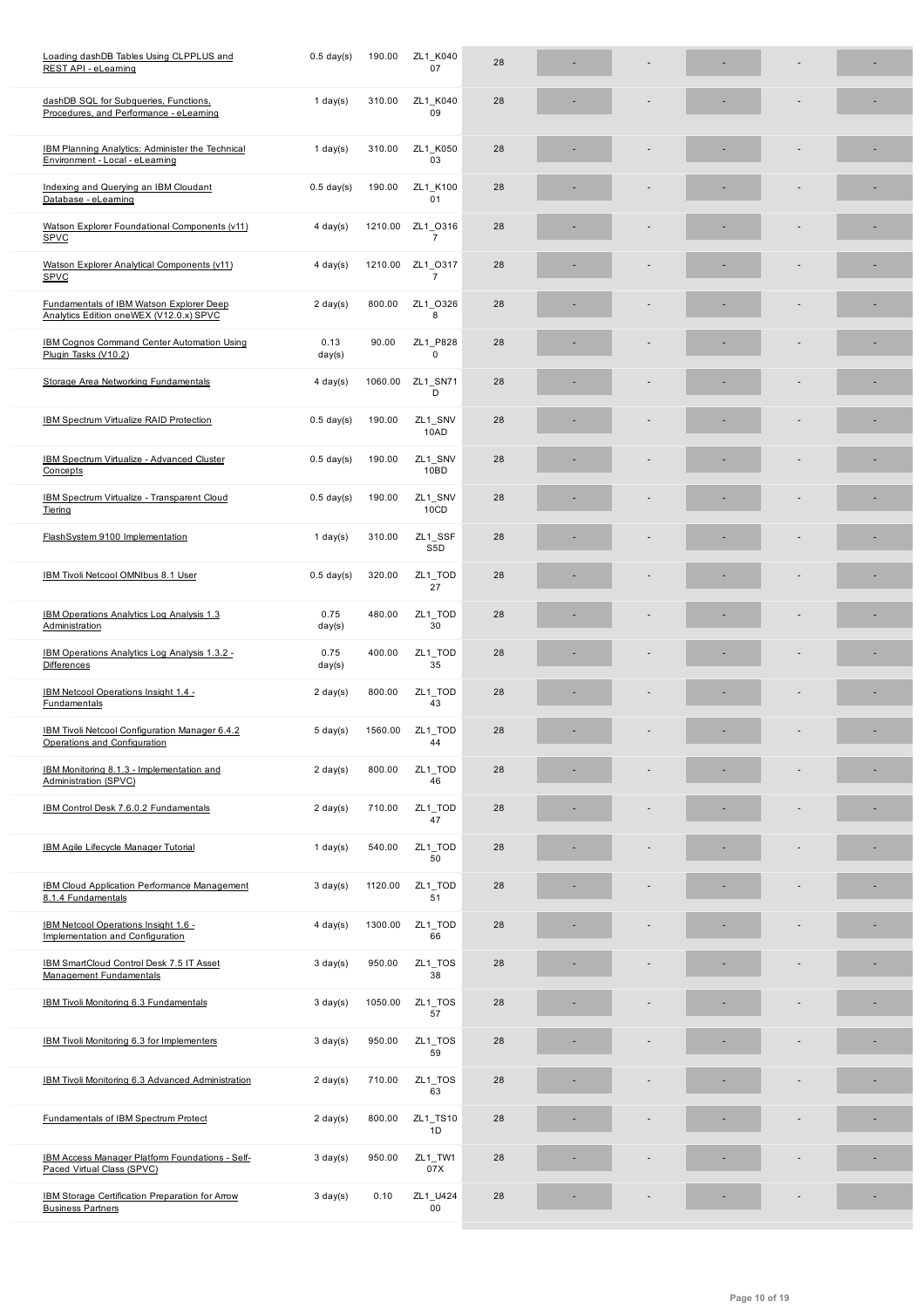| <b>Arrow Mainframe Online Learning Library</b>                                           | 51.25<br>day(s)      | 0.10    | ZL1_U4M<br>FL <sub>1</sub> | 28 |  |  |  |
|------------------------------------------------------------------------------------------|----------------------|---------|----------------------------|----|--|--|--|
| Watson Studio Methodology - eLearning                                                    | 0.75<br>day(s)       | 250.00  | ZL1 W70<br>67              | 28 |  |  |  |
| <b>IBM Watson Discovery for Developers - eLearning</b>                                   | 0.81<br>day(s)       | 270.00  | ZL1 W70<br>68              | 28 |  |  |  |
| IBM Watson OpenScale Methodology - eLearning                                             | 0.81<br>day(s)       | 270.00  | ZL1_W70<br>69              | 28 |  |  |  |
| IBM Watson Knowledge Catalog Methodology -<br>eLearning                                  | $0.5$ day(s)         | 190.00  | ZL1_W70<br>71              | 28 |  |  |  |
| WebSphere Application Server V9 Administration                                           | $2.5$ day(s)         | 820.00  | ZL1 ZA59<br>$\mathbf 0$    | 28 |  |  |  |
| WebSphere Application Server V9 Administration<br>in a Federated Environment             | $1.5$ day(s)         | 580.00  | ZL1 ZA59<br>9              | 28 |  |  |  |
| WebSphere Application Server V8.5.5<br>Administration                                    | $5 \text{ day}(s)$   | 1410.00 | ZL1 ZA85<br>5              | 28 |  |  |  |
| <b>IBM Blueworks Live Account Administration</b>                                         | $0.6$ day(s)         | 220.00  | ZL1 ZB03<br>$\Omega$       | 28 |  |  |  |
| Process Discovery and Modeling in IBM Blueworks<br>Live                                  | $0.6$ day(s)         | 220.00  | ZL1_ZB03<br>$\mathbf{1}$   | 28 |  |  |  |
| Developing Rule Solutions in IBM Operational<br>Decision Manager V8.9                    | $5 \text{ day}(s)$   | 1440.00 | ZL1 ZB40<br>$\Omega$       | 28 |  |  |  |
| Managing Decisions in IBM Operational Decision<br>Manager V8.9                           | $5 \text{ day}(s)$   | 1440.00 | ZL1 ZB40<br>$\mathbf{1}$   | 28 |  |  |  |
| Developing Rule Solutions in IBM Operational<br>Decision Manager V8.9.2                  | $5 \text{ day}(s)$   | 1560.00 | ZL1_ZB40<br>$\overline{2}$ | 28 |  |  |  |
| Developing Solutions with IBM Decision Server<br>Insights V8.10                          | $4$ day(s)           | 1370.00 | ZL1 ZB40<br>3              | 28 |  |  |  |
| Developing Rule Solutions in IBM Operational<br>Decision Manager V8.10.5                 | $5 \text{ day}(s)$   | 1560.00 | ZL1 ZB40<br>4              | 28 |  |  |  |
| Automating Tasks Using IBM Robotic Process<br><b>Automation with Automation Anywhere</b> | $5 \text{ day}(s)$   | 1560.00 | ZL1_ZB50<br>$\overline{2}$ | 28 |  |  |  |
| Process Implementing with IBM Business Process<br>Manager V8.6 - I                       | $5 \text{ day}(s)$   | 1440.00 | ZL1_ZB82<br>$\overline{7}$ | 28 |  |  |  |
| Developing with Integration Designer in IBM<br>Business Process Manager V8.6 - I         | $5 \text{ day}(s)$   | 1560.00 | ZL1 ZB87<br>$\overline{2}$ | 28 |  |  |  |
| Development and Administration of Applications<br>with IBM Business Monitor V8.5.7       | $3.5 \text{ day}(s)$ | 1170.00 | ZL1 ZB89<br>6              | 28 |  |  |  |
| IBM App Connect Enterprise V11 Essentials (with<br>lab)                                  | $2 \text{ day}(s)$   | 710.00  | ZL1 ZD01<br>3              | 28 |  |  |  |
| <b>Essentials of Service Development for IBM</b><br>DataPower Gateway V7.5               | $2.5$ day(s)         | 930.00  | ZL1_ZE75<br>1              | 28 |  |  |  |
| Administration of IBM DataPower Gateway V7.6                                             | $2.5$ day(s)         | 930.00  | ZL1_ZE76<br>$\mathbf{1}$   | 28 |  |  |  |
| IBM Datacap 9.0.1: Configuration and<br>Administration                                   | $4 \text{ day}(s)$   | 1300.00 | ZL1_ZF26<br>$\overline{2}$ | 28 |  |  |  |
| IBM Content Navigator Administration V3.0.6                                              | $4$ day(s)           | 1300.00 | ZL1 ZF27<br>0              | 28 |  |  |  |
| IBM MQ V9 Managed File Transfer Concepts,<br>Use, and Administration                     | $2 \text{ day}(s)$   | 710.00  | ZL1 ZM00<br>3              | 28 |  |  |  |
| IBM MQ V9 System Administration (using<br>Windows for labs)                              | $4 \text{ day}(s)$   | 1210.00 | ZL1 ZM15<br>3              | 28 |  |  |  |
| IBM MQ V9 Advanced System Administration<br>(Distributed)                                | $4 \text{ day}(s)$   | 1210.00 | ZL1 ZM21<br>3              | 28 |  |  |  |
| IBM MQ V9 Application Development (Windows<br>Labs)                                      | $3 \text{ day}(s)$   | 950.00  | ZL1 ZM51<br>3              | 28 |  |  |  |
| IBM Integration Bus V10 System Administration                                            | $5 \text{ day}(s)$   | 1410.00 | ZL1 ZM64<br>6              | 28 |  |  |  |
|                                                                                          |                      |         |                            |    |  |  |  |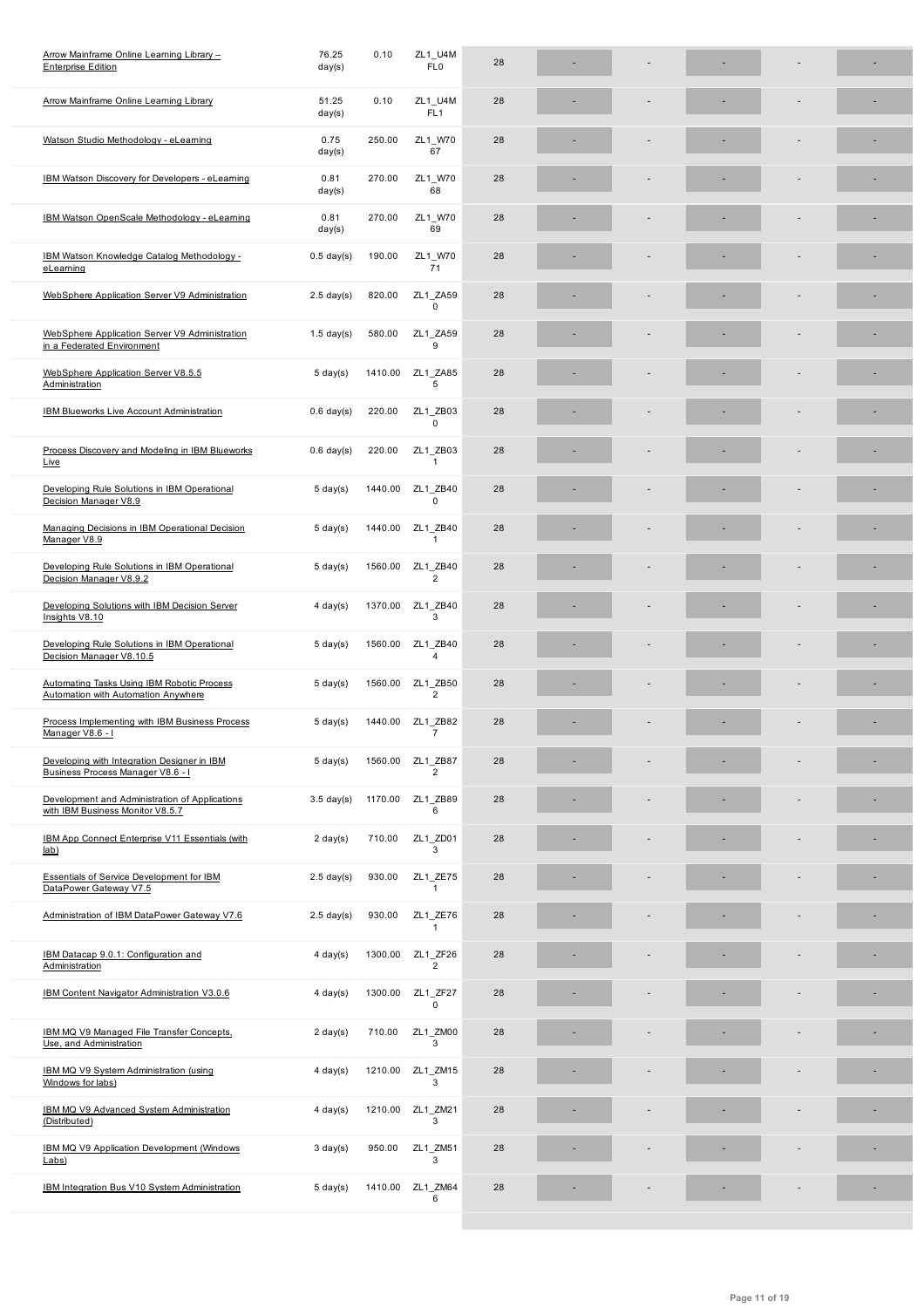| IBM Integration Bus V10 Application Development<br>Ш                                                                      | $4 \text{ day}(s)$ | 1210.00 | ZL1 ZM67<br>6                | 28 |  |  |    |
|---------------------------------------------------------------------------------------------------------------------------|--------------------|---------|------------------------------|----|--|--|----|
| <b>AIX Basics</b>                                                                                                         | 1.63<br>day(s)     | 840.00  | ZL1 AN10<br>D <sub>1</sub> D | 28 |  |  |    |
| IBM Spectrum Control and IBM Storage Insights<br><b>Implementation and Lab Access</b>                                     | $0.5$ day(s)       | 190.00  | ZL1_SSC<br>15                | 28 |  |  |    |
| Agile Service Manager 1.1.8 Administration                                                                                | 0.63<br>day(s)     | 450.00  | ZL1_TOD<br>69                | 28 |  |  |    |
| IBM Cognos Analytics on IBM Cloud Pak for Data<br>(V2.5.x): Dashboarding and Reporting - eLearning                        | 0.88<br>day(s)     | 290.00  | ZL1_6X23<br>$\overline{7}$   | 28 |  |  |    |
| <b>IBM SPSS Modeler Foundations on IBM Cloud</b><br>Pak for Data (V2.5.x) eLearning                                       | 0.75<br>day(s)     | 250.00  | ZL1 6X23<br>4                | 28 |  |  |    |
| IBM Cloud Pak for Data (V2.5.x): Foundations -<br>eLearning                                                               | 0.81<br>day(s)     | 270.00  | ZL1 6X23<br>6                | 28 |  |  |    |
| <b>Essentials of IBM Rational DOORS Next</b><br>Generation v6.0.5 (IBM Engineering<br>Requirements Management DOORS Next) | 1 day $(s)$        | 310.00  | ZL1_ODC<br>8000              | 28 |  |  |    |
| <b>Test Management with IBM Rational Quality</b><br>Manager v6.0.5 (IBM Engineering Test<br>Management)                   | $2 \text{ day}(s)$ | 570.00  | ZL1 ODC<br>8020              | 28 |  |  |    |
| IBM Rational CLM for Quality Professionals v6.0.5<br>(IBM Engineering Lifecycle Management)                               | $2.5$ day(s)       | 700.00  | ZL1 ODC<br>8025              | 28 |  |  | ٠  |
| IBM Rational CLM for Developers v6.0.5(IBM<br><b>Engineering Lifecycle Management)</b>                                    | $1.5$ day(s)       | 440.00  | ZL1_ODC<br>8030              | 28 |  |  |    |
| <b>IBM Rational CLM for Business Analysts</b><br>6.0.5(IBM Engineering Lifecycle Management)                              | $1.5$ day(s)       | 440.00  | ZL1_ODC<br>8035              | 28 |  |  |    |
| Developing Software with IBM Rational Team<br>Concert v6.0.5 (IBM Engineering Workflow<br>Management)                     | 1 day $(s)$        | 310.00  | ZL1 ODC<br>8045              | 28 |  |  |    |
| Network Performance Insight 1.3.1 -<br>Implementation and Configuration                                                   | $4$ day(s)         | 1300.00 | ZL1_TOD<br>67                | 28 |  |  | ×, |
| IBM Cloud Pak for Multicloud Management V1.3<br>Administration I                                                          | 0.75<br>day(s)     | 480.00  | ZL1_TOD<br>80                | 28 |  |  |    |
| <b>IBM Watson Assistant Methodology</b>                                                                                   | $0.5$ day(s)       | 190.00  | ZL1_W70<br>70                | 28 |  |  |    |
| IBM MQ V9.1 System Administration                                                                                         | $5 \text{ day}(s)$ | 1560.00 | ZL1_ZM15<br>6                | 28 |  |  |    |
| IBM App Connect Enterprise V11 Application<br>Development                                                                 | $5 \text{ day}(s)$ | 1560.00 | ZL1 ZM66<br>8                | 28 |  |  |    |
| <b>IBM Aspera High-Speed Transfer Server</b><br>Administration                                                            | $3 \text{ day}(s)$ | 1050.00 | ZL1_ZT01<br>$\mathbf{1}$     | 28 |  |  |    |
| <b>IBM Aspera Console Administration</b>                                                                                  | $1$ day(s)         | 540.00  | ZL1 ZT01<br>$\overline{2}$   | 28 |  |  |    |
| IBM Cloud Pak for Data (V3.5.x): Foundations -<br>eLeaming                                                                | 0.81<br>day(s)     | 270.00  | ZL1 6X43<br>6                | 28 |  |  |    |
| <b>IBM Solution for Child Welfare - Modules</b>                                                                           | 0.38<br>day(s)     | 160.00  | ZL1_9D85                     | 28 |  |  |    |
| Linux System Administration with IBM Power<br>Systems                                                                     | $2 \text{ day}(s)$ | 930.00  | ZL1_QZD<br>32D               | 28 |  |  |    |
| Private Cloud Management on IBM Power<br><b>Systems</b>                                                                   | $2 \text{ day}(s)$ | 930.00  | ZL1_QZD<br>33D               | 28 |  |  |    |
| Using Agile Service Manager 1.1.8                                                                                         | $2 \text{ day}(s)$ | 800.00  | ZL1_TOD<br>68                | 28 |  |  |    |
| Supervised Learning: Regression                                                                                           | 1.38<br>day(s)     | 400.00  | ZL1_W71<br>02                | 28 |  |  |    |
| Supervised Learning: Classification                                                                                       | 1.38<br>day(s)     | 400.00  | ZL1_W71<br>03                | 28 |  |  |    |
| <b>Unsupervised Learning</b>                                                                                              | $1$ day(s)         | 310.00  | ZL1_W71<br>04                | 28 |  |  |    |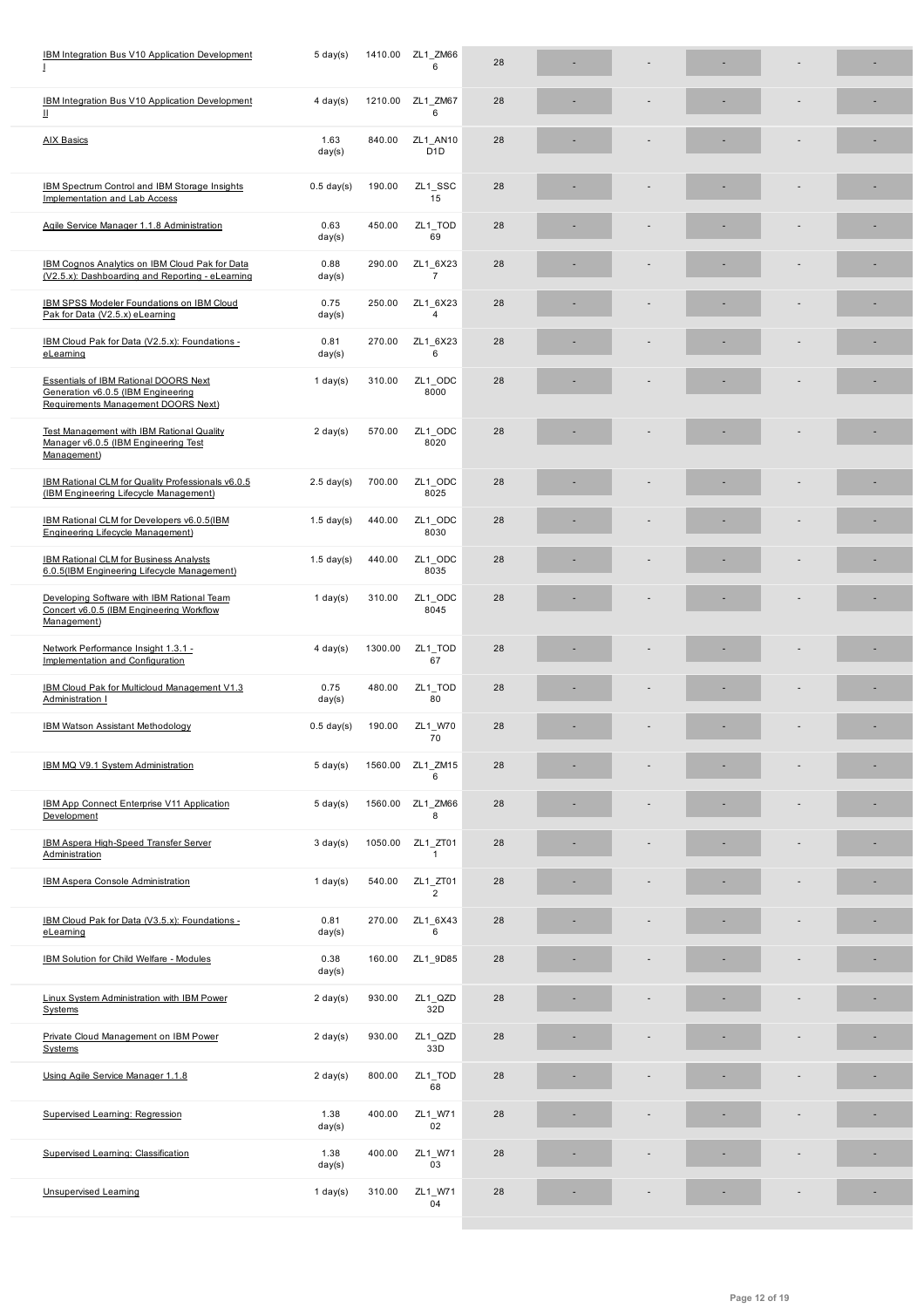| Specialized Models: Time Series and Survival<br>Analysis                      |                                        | 1.38<br>day(s)     | 400.00  | ZL1 W71<br>06             | 28 |    |    |    |      |    |
|-------------------------------------------------------------------------------|----------------------------------------|--------------------|---------|---------------------------|----|----|----|----|------|----|
| What is Conversational AI?                                                    |                                        | 0.63<br>day(s)     | 220.00  | ZL1_W71<br>07             | 28 |    |    |    |      |    |
| What is Natural Language Processing (NLP)?                                    |                                        | 0.56<br>day(s)     | 190.00  | ZL1 W71<br>08             | 28 |    |    |    |      |    |
| IBM QRadar SIEM Foundations - Self-Paced<br>Virtual Course (SPVC)             |                                        | $3 \text{ day}(s)$ | 1130.00 | ZL1_BQ1<br>04X            | 28 |    |    |    |      |    |
| IBM Security Guardium (V11) Foundations - Self-<br>Paced Virtual Class (SPVC) |                                        | $1.5$ day(s)       | 1050.00 | ZL1_8G10<br>1X            | 28 |    |    |    |      |    |
| IBM QRadar SIEM Foundations                                                   | Virtual<br>Classroom<br>(GMT/<br>UTC)  | $3 \text{ day}(s)$ | 2340.00 | ZL1 BQ1<br>04             | ٠  | 04 |    | 05 |      | 14 |
| IBM QRadar SIEM Advanced Topics                                               | Virtual<br>Classroom<br>(GMT /<br>UTC) | $2 \text{ day}(s)$ | 1560.00 | ZL1_BQ2<br>04             |    | 07 |    | 08 |      | 17 |
| IMS Database Application Programming                                          | Virtual<br>Classroom<br>(GMT /<br>UTC) | $3 \text{ day}(s)$ | 2340.00 | ZL1_CM1<br>$\overline{7}$ |    | 11 |    |    |      |    |
| <b>IMS Diagnostic Approaches</b>                                              | Virtual<br>Classroom<br>(GMT/<br>UTC)  | $3 \text{ day}(s)$ | 2340.00 | ZL1_CM6<br>60             |    | 11 |    |    |      |    |
| IBM Tivoli Network Manager IP Edition 4.2<br>Operations and Administration    | Virtual<br>Classroom<br>(GMT /<br>UTC) | $5 \text{ day}(s)$ | 3900.00 | ZL1_TN32<br>5             |    | 11 |    |    | 10   |    |
| IBM Rational DOORS® 9.6 - Introduction                                        | Virtual<br>Classroom<br>(GMT /<br>UTC) | $1$ day(s)         | 780.00  | ZL1_U4R<br><b>DI96G</b>   |    | 11 |    |    | 17   |    |
| IBM Rational DOORS® 9.6 - Advanced                                            | Virtual<br>Classroom<br>(GMT/<br>UTC)  | $1$ day(s)         | 780.00  | ZL1_U4R<br>DA96G          |    | 12 |    |    | 18   |    |
| IBM Rational DOORS® 9.6 - DXL Programming                                     | Virtual<br>Classroom<br>(GMT /<br>UTC) | $2 \text{ day}(s)$ | 1560.00 | ZL1_U4R<br>DD96G          | ÷, | 13 |    |    | 19   |    |
| Power Systems for AIX I: LPAR Configuration and<br>Planning                   | Virtual<br>Classroom<br>(GMT /<br>UTC) | $3 \text{ day}(s)$ |         | 2340.00 ZL1_AN11          |    | 18 |    |    | $17$ |    |
| <b>IMS Fast Path</b>                                                          | Virtual<br>Classroom<br>(GMT /<br>UTC) | $5 \text{ day}(s)$ | 3900.00 | ZL1 CM6<br>$\overline{4}$ |    | 18 |    |    |      |    |
| IBM Z: Technical Overview of HW and SW<br>Mainframe Evolution                 | Virtual<br>Classroom<br>(GMT /<br>UTC) | $2 \text{ day}(s)$ |         | 1560.00 ZL1 ES89          |    | 18 |    |    |      |    |
| Power Systems for AIX IV: Performance<br>Management                           | Virtual<br>Classroom<br>(GMT /<br>UTC) | $5 \text{ day}(s)$ |         | 3900.00 ZL1_AN51          |    | 25 |    |    |      | 14 |
| PowerVM on IBM i - I: Implementing Virtualization<br>and LPAR                 | Virtual<br>Classroom<br>(GMT /<br>UTC) | $3 \text{ day}(s)$ | 2340.00 | ZL1_AS5<br>E              |    | 25 |    |    | 17   |    |
| Advanced Machine Learning Models Using IBM<br>SPSS Modeler (V18.2)            | Virtual<br>Classroom<br>(GMT /<br>UTC) | $1$ day(s)         | 780.00  | ZL1_0A03<br>9             |    | 27 |    |    |      | 30 |
| Advanced Tools for AIX Performance Analysis                                   | Virtual<br>Classroom<br>(GMT /<br>UTC) | $4 \text{ day}(s)$ |         | 3120.00 ZL1_AN52          |    |    | 01 |    |      | 21 |
|                                                                               |                                        |                    |         |                           |    |    |    |    |      |    |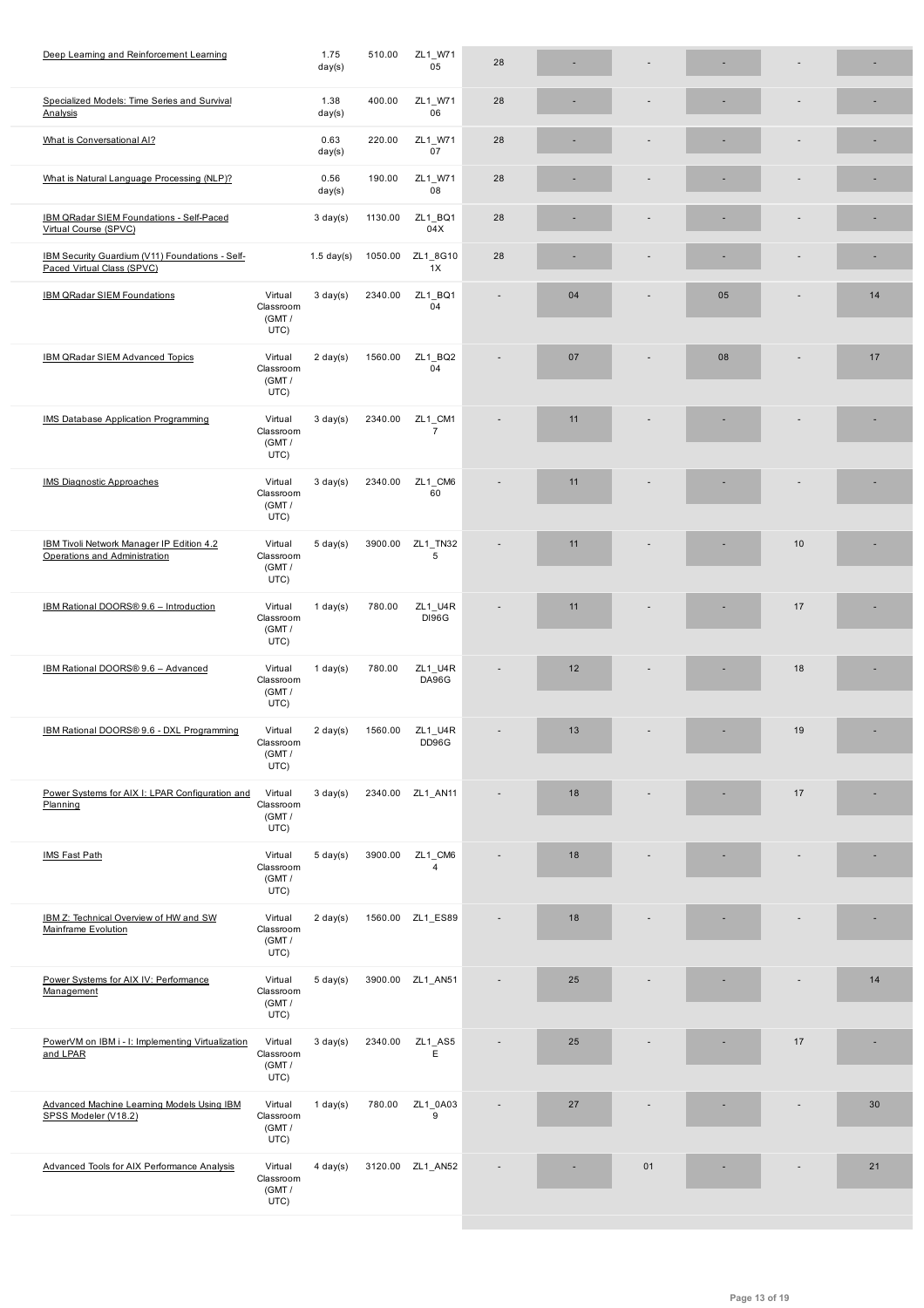| <u>Administration</u>                                                    | ו ואוס)<br>UTC)                        |                    |         |                          |  |    |    |    |    |
|--------------------------------------------------------------------------|----------------------------------------|--------------------|---------|--------------------------|--|----|----|----|----|
| Create, Secure, and Publish APIs with IBM API<br>Connect 10              | Virtual<br>Classroom<br>(GMT /<br>UTC) | $5 \text{ day}(s)$ | 3900.00 | ZL1_WD5<br>15            |  | 01 |    | 10 |    |
| PowerHA SystemMirror 7 Advanced<br>Configurations                        | Virtual<br>Classroom<br>(GMT/<br>UTC)  | $5 \text{ day}(s)$ |         | 3900.00 ZL1_AN62         |  | 08 |    |    | 21 |
| RPG IV Programming Fundamentals Workshop for<br>IBM i                    | Virtual<br>Classroom<br>(GMT /<br>UTC) | $4 \text{ day}(s)$ |         | 3120.00 ZL1_AS06         |  | 08 |    |    | 21 |
| RPG IV Programming Advanced Workshop for<br>IBM i                        | Virtual<br>Classroom<br>(GMT /<br>UTC) | $4$ day(s)         |         | 3120.00 ZL1_AS10         |  | 15 |    |    | 28 |
| <b>IMS Transaction Manager Application</b><br>Programming                | Virtual<br>Classroom<br>(GMT /<br>UTC) | $2 \text{ day}(s)$ | 1560.00 | ZL1_CM1<br>8             |  | 15 |    |    |    |
| <b>Linux Basics</b>                                                      | Virtual<br>Classroom<br>(GMT /<br>UTC) | $3 \text{ day}(s)$ | 2340.00 | ZL1_LX01<br>0            |  | 15 |    |    |    |
| Power Systems Running Linux: Server<br>Administration                    | Virtual<br>Classroom<br>(GMT /<br>UTC) | $3 \text{ day}(s)$ | 2340.00 | ZL1_LX07<br>$\mathbf{1}$ |  | 15 |    |    |    |
| <b>IBM Security Verify Access Foundations</b>                            | Virtual<br>Classroom<br>(GMT /<br>UTC) | $3 \text{ day}(s)$ | 2340.00 | ZL1_TW1<br>08            |  | 15 |    |    |    |
| Parallel Sysplex Implementation Workshop                                 | Virtual<br>Classroom<br>(GMT /<br>UTC) | $5 \text{ day}(s)$ |         | 3900.00 ZL1_ES42         |  | 22 |    |    |    |
| IBM FileNet P8 Platform Essentials (V5.5.x)                              | Virtual<br>Classroom<br>(GMT /<br>UTC) | $1$ day(s)         | 780.00  | ZL1_F280<br>0            |  |    | 05 |    |    |
| IBM Spectrum Protect version 8.1.12<br>Implementation and Administration | Virtual<br>Classroom<br>(GMT/<br>UTC)  | $5 \text{ day}(s)$ | 3900.00 | ZL1_TS61<br>9            |  |    | 05 |    |    |
| IBM i2 Analyst's Notebook Core Skills v9.2x                              | Virtual<br>Classroom<br>(GMT /<br>UTC) | $3 \text{ day}(s)$ | 2340.00 | ZL1_U4AI<br>28           |  |    | 05 |    | 28 |
| IBM i2 Analyst's Notebook Advanced Analysis &<br>Importing v9.2x         | Virtual<br>Classroom<br>(GMT /<br>UTC) | $2 \text{ day}(s)$ | 1560.00 | ZL1_U4AI<br>27           |  |    | 08 |    |    |
| IBM i2 Analyst's Notebook v9x Upgrade Course                             | Virtual<br>Classroom<br>(GMT /<br>UTC) | $1$ day(s)         | 780.00  | ZL1_U4AI<br>25           |  |    | 12 |    |    |
| z/OS System Services Structure                                           | Virtual<br>Classroom<br>(GMT /<br>UTC) | $5 \text{ day}(s)$ |         | 3900.00 ZL1_ES20         |  |    | 19 |    |    |
| IBM System z Hardware Management Console<br>(HMC) Operations             | Virtual<br>Classroom<br>(GMT /<br>UTC) | $2 \text{ day}(s)$ |         | 1560.00 ZL1_ES24         |  |    | 19 |    |    |
| IBM Netcool OMNIbus 8.1 Administration and<br>Maintenance                | Virtual<br>Classroom<br>(GMT /<br>UTC) | $4$ day(s)         | 3120.00 | ZL1_TN03<br>5            |  |    | 19 |    | 21 |
| IBM Tivoli Netcool Impact 7.1 Administration and<br>Implementation       | Virtual<br>Classroom<br>(GMT /<br>UTC) | $4 \text{ day}(s)$ | 3120.00 | ZL1_TN04<br>5            |  |    | 19 |    | 21 |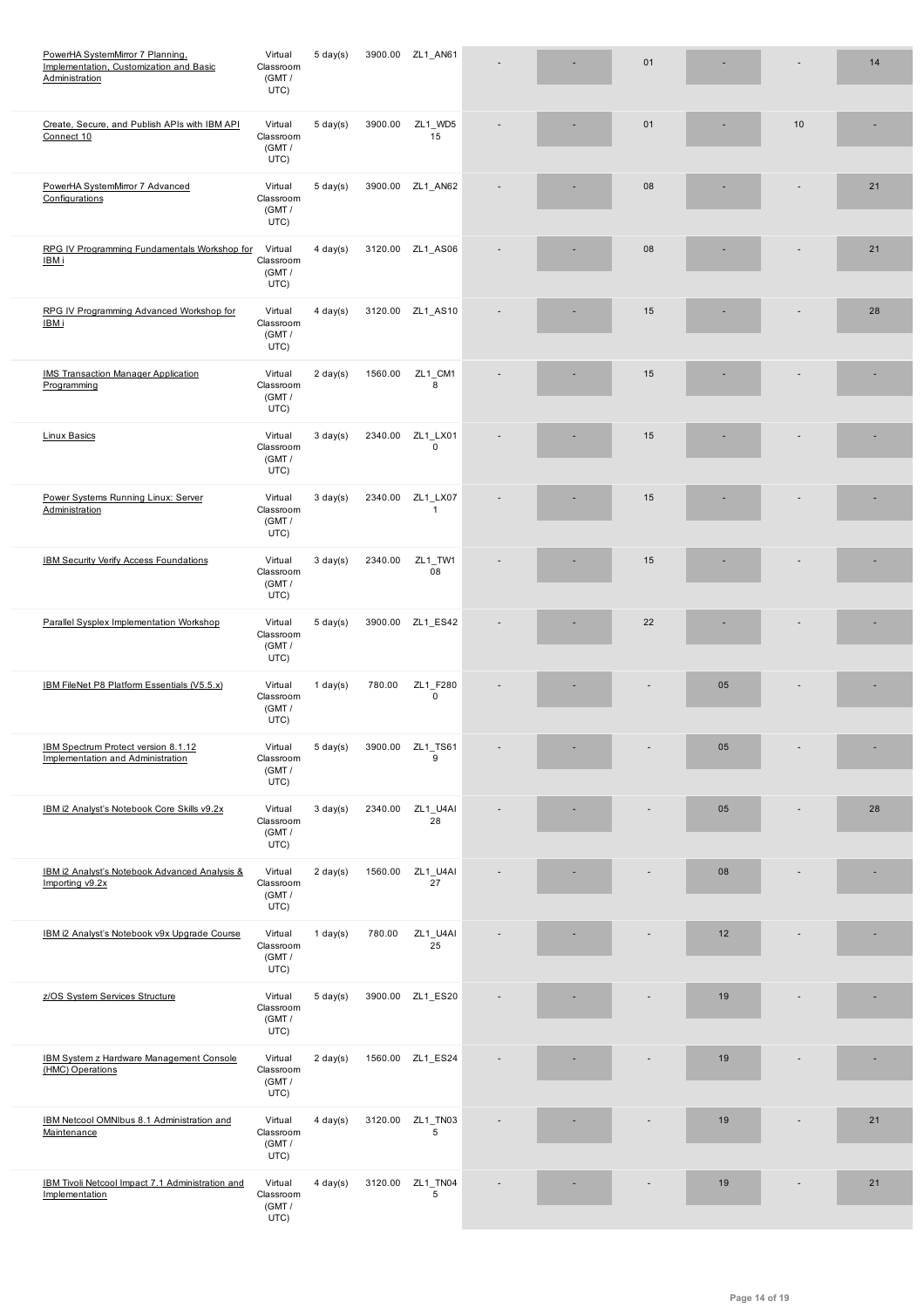|                                                                                                                   | (GMT /<br>UTC)                         |                    |         |                           |  |    |    |  |
|-------------------------------------------------------------------------------------------------------------------|----------------------------------------|--------------------|---------|---------------------------|--|----|----|--|
| <b>IMS Security</b>                                                                                               | Virtual<br>Classroom<br>(GMT /<br>UTC) | $4$ day(s)         | 3120.00 | ZL1_CM4<br>3              |  | 26 |    |  |
| Basics of z/OS RACF Administration                                                                                | Virtual<br>Classroom<br>(GMT /<br>UTC) | $5 \text{ day}(s)$ |         | 3900.00 ZL1_ES19          |  | 26 |    |  |
| IBM Sterling Order Management (V10.0)<br>Configuring Participant Modeling, Process<br>Modeling, and User Security | Virtual<br>Classroom<br>(GMT /<br>UTC) | $3 \text{ day}(s)$ | 2340.00 | ZL1 6F10<br>$\mathbf{1}$  |  | 26 |    |  |
| <b>IBM FlashSystem Fundamentals</b>                                                                               | Virtual<br>Classroom<br>(GMT /<br>UTC) | $1$ day(s)         | 780.00  | ZL1_SSF<br>S <sub>1</sub> |  | 30 |    |  |
| IMS Database Recovery Control (DBRC)                                                                              | Virtual<br>Classroom<br>(GMT /<br>UTC) | $5 \text{ day}(s)$ | 3900.00 | ZL1_CM2<br>$\mathbf 0$    |  |    | 03 |  |
| Inventory Management and Order Management<br><b>Business Rules</b>                                                | Virtual<br>Classroom<br>(GMT /<br>UTC) | $3 \text{ day}(s)$ | 2340.00 | ZL1_6F11<br>$\pmb{0}$     |  |    | 03 |  |
| IMS System Programming - Database and<br><b>Transaction Management</b>                                            | Virtual<br>Classroom<br>(GMT /<br>UTC) | $3 \text{ day}(s)$ | 2340.00 | ZL1_CM11<br>$\mathbf{1}$  |  |    | 05 |  |
| <b>IBM Sterling File Gateway Managing Sterling File</b><br>Gateway                                                | Virtual<br>Classroom<br>(GMT /<br>UTC) | $2 \text{ day}(s)$ |         | 1560.00 ZL1_6F86          |  |    | 06 |  |
| z/OS REXX Programming Workshop                                                                                    | Virtual<br>Classroom<br>(GMT /<br>UTC) | $5 \text{ day}(s)$ |         | 3900.00 ZL1_ES52          |  |    | 10 |  |
| IBM FileNet P8 Platform Administration (V5.5.x)                                                                   | Virtual<br>Classroom<br>(GMT /<br>UTC) | $5 \text{ day}(s)$ | 3900.00 | ZL1 F281<br>$\mathbf 0$   |  |    | 10 |  |
| IBM Workload Scheduler 9.4 Administration                                                                         | Virtual<br>Classroom<br>(GMT /<br>UTC) | $2 \text{ day}(s)$ | 1560.00 | ZL1_TX31<br>8             |  |    | 10 |  |
| IBM Workload Scheduler 9.4 Operations and<br>Scheduling                                                           | Virtual<br>Classroom<br>(GMT /<br>UTC) | $3 \text{ day}(s)$ | 2340.00 | ZL1_TX31<br>9             |  |    | 12 |  |
| Hardware Configuration and Definition (HCD) for<br>Z/OS                                                           | Virtual<br>Classroom<br>(GMT /<br>UTC) | $4$ day(s)         |         | 3120.00 ZL1_ES96          |  |    | 17 |  |
| IBM Spectrum Protect Plus 10.1.8 Implementation<br>and Administration                                             | Virtual<br>Classroom<br>(GMT /<br>UTC) | $4$ day(s)         | 3120.00 | ZL1_TSP1<br>3             |  |    | 17 |  |
| z/OS Facilities                                                                                                   | Virtual<br>Classroom<br>(GMT /<br>UTC) | $5 \text{ day}(s)$ |         | 3900.00 ZL1_ES15          |  |    | 18 |  |
| Power Systems for AIX II AIX Implementation and<br>Administration                                                 | Virtual<br>Classroom<br>(GMT /<br>UTC) | $5 \text{ day}(s)$ |         | 3900.00 ZL1_AN12          |  |    | 24 |  |
| Power Systems for AIX III: Advanced<br>Administration and Problem Determination                                   | Virtual<br>Classroom<br>(GMT /<br>UTC) | $5 \text{ day}(s)$ |         | 3900.00 ZL1_AN15          |  |    | 31 |  |
| <b>AIX Network Installation Management Concepts</b><br>and Configuration                                          | Virtual<br>Classroom<br>(GMT /<br>UTC) | $2 \text{ day}(s)$ |         | 1560.00 ZL1_AN22          |  |    | 31 |  |

Decision Manager V8.10.5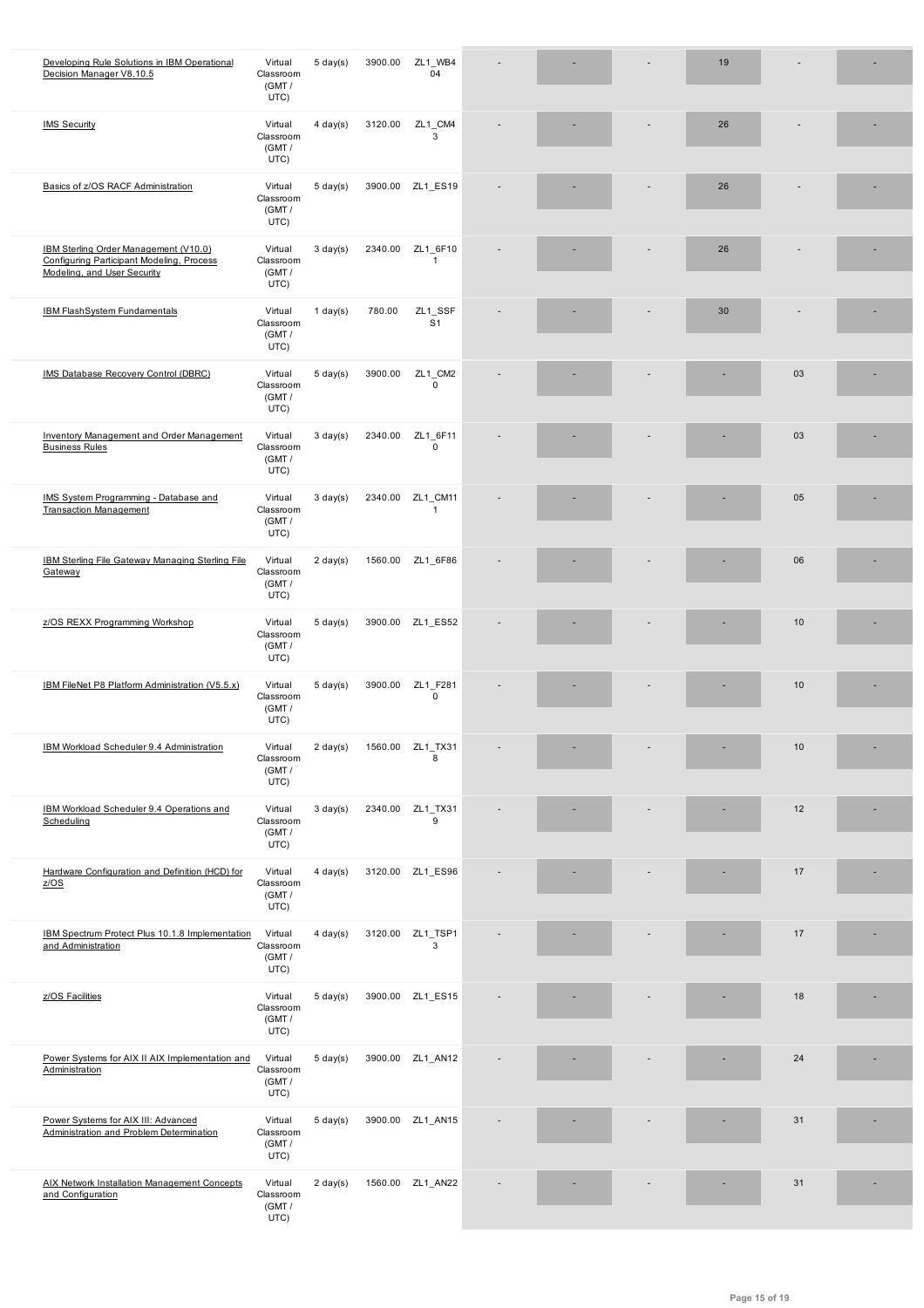|                                                                                | (GMT /<br>UTC)                         |                    |         |                             |                          |     |        |     |     |            |
|--------------------------------------------------------------------------------|----------------------------------------|--------------------|---------|-----------------------------|--------------------------|-----|--------|-----|-----|------------|
| z/OS JES2 Operator Training                                                    | Virtual<br>Classroom<br>(GMT /<br>UTC) | $4 \text{ day}(s)$ |         | 2340.00 ZL1_ES28            |                          |     |        |     | 31  |            |
| IMS Database Performance and Tuning                                            | Virtual<br>Classroom<br>(GMT /<br>UTC) | $5 \text{ day}(s)$ | 3900.00 | ZL1_CM3<br>0                |                          |     |        |     |     | 07         |
| AIX Jumpstart for UNIX Professionals                                           | Virtual<br>Classroom<br>(GMT /<br>UTC) | $5 \text{ day}(s)$ |         | 3900.00 ZL1_AN14            |                          |     |        |     |     | 14         |
| Power Systems for AIX - PowerVM I Implementing<br>Virtualization               | Virtual<br>Classroom<br>(GMT /<br>UTC) | $5 \text{ day}(s)$ |         | 3900.00 ZL1_AN30            |                          |     |        |     |     | 14         |
| <b>IMS Logical Relationships</b>                                               | Virtual<br>Classroom<br>(GMT /<br>UTC) | $4$ day(s)         | 3120.00 | ZL1_CM2<br>41               |                          |     |        |     |     | 14         |
| Power Systems for AIX - Virtualization II:<br>Advanced PowerVM and Performance | Virtual<br>Classroom<br>(GMT /<br>UTC) | $5 \text{ day}(s)$ |         | 3900.00 ZL1_AN31            |                          |     |        |     |     | 21         |
| IMS Data Sharing                                                               | Virtual<br>Classroom<br>(GMT /<br>UTC) | $3 \text{ day}(s)$ | 2340.00 | ZL1_CM5<br>$\mathbf 0$      |                          |     |        |     |     | 28         |
| <b>IMS Shared Queues</b>                                                       | Virtual<br>Classroom<br>(GMT /<br>UTC) | $3 \text{ day}(s)$ | 2340.00 | ZL1_CM6<br>11               |                          |     |        |     |     | 28         |
| IMS High Availability Large Database (HALDB)                                   | Virtual<br>Classroom<br>(GMT /         | $1$ day(s)         | 780.00  | ZL1_CM4<br>6                |                          |     |        |     |     |            |
|                                                                                | UTC)                                   |                    |         |                             |                          |     |        |     |     |            |
| <b>NetApp</b>                                                                  |                                        |                    |         |                             |                          |     |        |     |     |            |
|                                                                                | Location                               | <b>Duration</b>    | Price   | Code                        | Jun                      | Jul | Aug    | Sep | Oct | <b>Nov</b> |
| Configuring & Monitoring NetApp E-Series<br><b>Storage Systems</b>             | Virtual<br>Classroom<br>(GMT /<br>UTC) | $4 \,$ day(s)      | 0.00    | NEP_ES-<br>SS-CM            | $\overline{\phantom{a}}$ | 04  | 15     | 05  | 03  | 07         |
| <b>ONTAP Troubleshooting</b>                                                   | Virtual<br>Classroom<br>(GMT /<br>UTC) | $4 \text{ day}(s)$ | 0.00    | NEP_OT-<br><b>TS</b>        |                          | 04  |        | 05  |     | 07         |
| Storage System Recovery & Troubleshooting                                      | Virtual<br>Classroom<br>(GMT /<br>UTC) | $4 \text{ day}(s)$ | 0.00    | NEP_SS-<br><b>RT</b>        |                          | 04  |        | 05  |     | 07         |
| ONTAP MetroCluster FC Installation 9.8                                         | Virtual<br>Classroom<br>(GMT /<br>UTC) | $2 \text{ day}(s)$ | 0.00    | NEP_OT-<br>MCLU-FC-I<br>9.8 |                          | 04  |        | 05  |     | 07         |
| ONTAP SAN Implementation 9.8                                                   | Virtual<br>Classroom<br>(GMT /<br>UTC) | $2 \text{ day}(s)$ | 0.00    | NEP_OT-<br><b>SANI 9.8</b>  |                          | 04  | 15     | 05  | 31  | 07         |
| ONTAP (9.8) MetroCluster IP Implementation                                     | Virtual<br>Classroom<br>(GMT /<br>UTC) | $2 \text{ day}(s)$ | 0.00    | NEP_OT-<br>MCLU-I<br>9.8    |                          | 06  |        | 07  |     | 09         |
| ONTAP SAN Administration 9.8                                                   | Virtual<br>Classroom<br>(GMT /<br>UTC) | $2 \text{ day}(s)$ | 0.00    | NEP_OT-<br><b>SANA 9.8</b>  |                          | 06  | 18, 25 |     | 27  |            |

 $\overline{\phantom{a}}$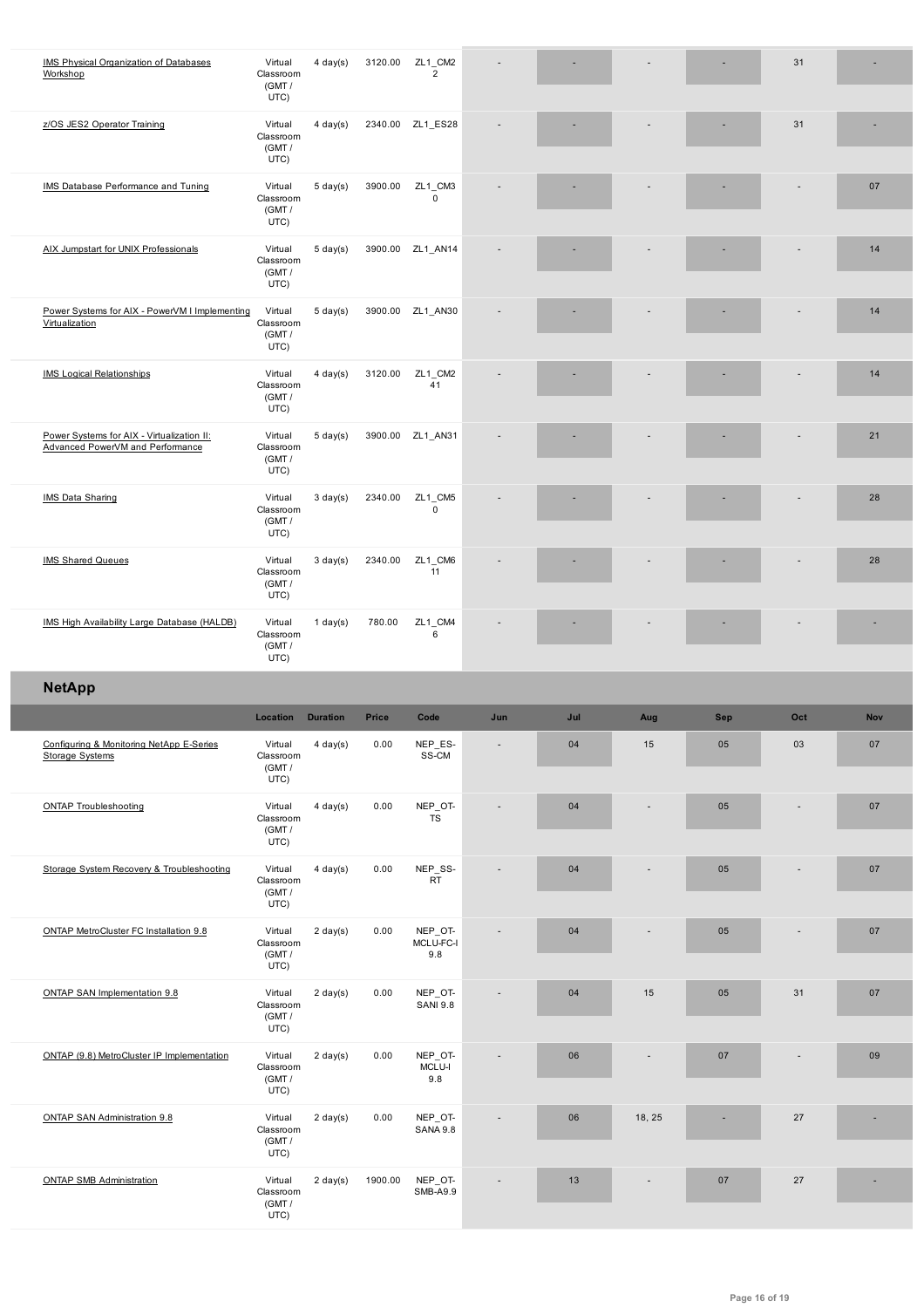|                                                                                                                                               | (GMT /<br>UTC)                               |                    |         | A9.10                       |                |        |        |            |        |            |
|-----------------------------------------------------------------------------------------------------------------------------------------------|----------------------------------------------|--------------------|---------|-----------------------------|----------------|--------|--------|------------|--------|------------|
| ONTAP 9.10 Cluster Administration and Data<br>Protection                                                                                      | Virtual<br>Classroom<br>(GMT /<br>UTC)       | $5 \text{ day}(s)$ | 4750.00 | NEP_OT-<br>CLU-<br>DPA9.10  |                | 18, 25 | 08, 22 | 12, 19     | 10     | 07, 14, 21 |
| ONTAP 9.10 Data Protection Administration                                                                                                     | Virtual<br>Classroom<br>(GMT /<br>UTC)       | $2 \text{ day}(s)$ | 1900.00 | NEP_OT-<br>DPA9.10          |                | 21, 28 | 11, 25 | 15, 22     | 13     | 10, 17, 24 |
| Integrating Hybrid Clouds with Amazon Web<br>Services                                                                                         | Virtual<br>Classroom<br>(GMT/<br>UTC)        | $3 \text{ day}(s)$ | 2895.00 | NEP_DF-<br>$HCL-I$          | ÷              | 25     | 15     | 17, 19     | 03     | 21         |
| ONTAP Performance Analysis (ONTAP 9.6)                                                                                                        | Virtual<br>Classroom<br>(GMT /<br>UTC)       | $3 \text{ day}(s)$ | 0.00    | NEP_OT-<br>CLU-PA<br>9.6    | ÷              | 25     | 22     | 19         |        | 21         |
| Using NetApp Cloud Manager in Microsoft Azure                                                                                                 | Virtual<br>Classroom<br>(GMT /<br>UTC)       | $3 \text{ day}(s)$ | 0.00    | NEP_UNC<br><b>MMAZ</b>      |                | 25     | 22     | 19         | 03     | 21         |
| ONTAP NFS Administration (9.6)                                                                                                                | Virtual<br>Classroom<br>(GMT/<br>UTC)        | $1$ day(s)         | 0.00    | NEP_OT-<br><b>NFS-A 9.6</b> | ÷              | 28     | 25     | 06         |        | 24         |
| StorageGRID Administration                                                                                                                    | Virtual<br>Classroom<br>(GMT /<br>UTC)       | $3 \text{ day}(s)$ | 0.00    | NEP_SG-<br>WS-ADM           |                |        | 15     | 19         | 03     | 21         |
| NetApp SnapCenter Administration                                                                                                              | Virtual<br>Classroom<br>(GMT /<br>UTC)       | $3 \text{ day}(s)$ | 0.00    | NEP_SNA<br>P-C-ADM          |                |        | 15     |            | 03     |            |
| OnCommand Insight: Business Insights                                                                                                          | Virtual<br>Classroom<br>(GMT/<br>UTC)        | $2 \text{ day}(s)$ | 0.00    | NEP_OCI-<br>BI              |                |        | 18     |            | 27     |            |
| OnCommand Insight: Intelligent Operation                                                                                                      | Virtual<br>Classroom<br>(GMT /<br>UTC)       | $2 \text{ day}(s)$ | 0.00    | NEP_OCI-<br>IO              |                |        | 18     |            | 27     |            |
| Basic NetApp Configuration & Administration                                                                                                   | Virtual<br>Classroom<br>(GMT/<br>UTC)        | $2 \text{ day}(s)$ | 0.00    | NEP_OT-<br>$CA-B$           |                |        | 18     |            | 27     |            |
| SnapProtect Solution Administration (36 Training<br>Units)                                                                                    | Virtual<br>Classroom<br>(GMT /<br>UTC)       | $3 \text{ day}(s)$ | 0.00    | NEP_SNA<br>P-P-SA           |                |        |        |            | 03     |            |
| <b>Check Point</b>                                                                                                                            |                                              |                    |         |                             |                |        |        |            |        |            |
|                                                                                                                                               | Location                                     | <b>Duration</b>    | Price   | Code                        | Jun            | Jul    | Aug    | <b>Sep</b> | Oct    | Nov        |
| <b>Check Point Certified Maestro Expert</b>                                                                                                   | Virtual<br>Classroom<br>(CET /<br>$UTC + 1)$ | $2 \text{ day}(s)$ | 2250.00 | CKT_CCM<br>E                | $\overline{a}$ | 11, 13 | $\sim$ | 12, 14, 26 | $\sim$ | 14, 16, 28 |
| Check Point Certified Security Administrator R81.X                                                                                            | Virtual<br>Classroom<br>(CET/<br>$UTC + 1)$  | $3 \text{ day}(s)$ | 2450.00 | CKT_CCS<br>A_R81.X          |                |        | 29     |            | 31     |            |
| <b>Check Point Certified Security Administrator</b><br>(CCSA) & Troubleshooting Administrator (CCTA)<br>Bundle (includes 180 days lab access) | Virtual<br>Classroom<br>(CET /<br>$UTC + 1)$ | $5 \text{ day}(s)$ | 3000.00 | CKT_CPS<br>ACCTA_R<br>81.X  |                |        | 29     |            | 31     |            |
| <b>Check Point Certified Troubleshooting</b><br>Administrator (CCTA)                                                                          | Virtual<br>Classroom<br>(CET /<br>$UTC + 1)$ | $2 \text{ day}(s)$ | 1650.00 | CKT_CCT<br>A_R81.X          |                |        |        | 01         |        | 03         |
| Check Point Automation Specialist R80.20<br>(CCAS)                                                                                            | Virtual<br>Classroom<br>(CET/<br>$UTC + 1)$  | $2 \text{ day}(s)$ | 1650.00 | CKT_CCA<br>S_R80.X          |                |        |        | 12         |        | 07         |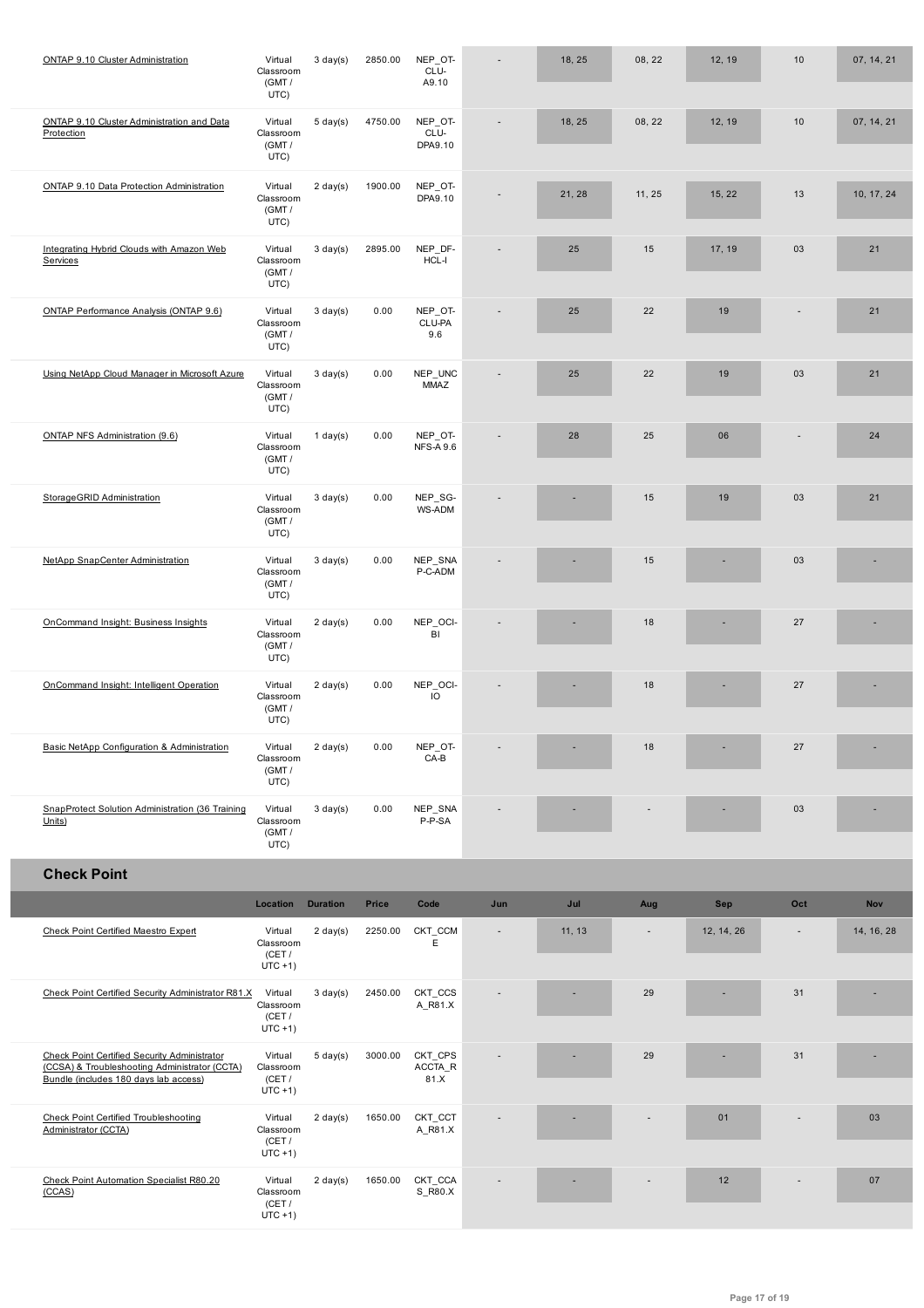|                                                                                                                            | (CET /<br>$UTC + 1)$                         |                    |              |                            |              |     |     |     |      |            |
|----------------------------------------------------------------------------------------------------------------------------|----------------------------------------------|--------------------|--------------|----------------------------|--------------|-----|-----|-----|------|------------|
| Check Point Multi-Domain Security Management<br>Specialist R80.X                                                           | Virtual<br>Classroom<br>(CET /<br>$UTC + 1)$ | $2 \text{ day}(s)$ | 1650.00      | CKT_CCM<br>S_R80.X         |              |     |     | 14  |      | 09         |
| Check Point Certified Security Administrator<br>(CCSA) and Expert (CCSE) R81.X Boot Camp<br>(includes 180 days lab access) | Virtual<br>Classroom<br>(CET /<br>$UTC + 1)$ | $5 \text{ day}(s)$ | 4095.00      | CKT_CCS<br>AEBC_R8<br>1.X  |              |     |     | 19  |      |            |
| Check Point Certified Security Expert R81.X                                                                                | Virtual<br>Classroom<br>(CET /<br>$UTC + 1)$ | $3 \text{ day}(s)$ | 2450.00      | CKT_CCS<br>$E_R81.X$       |              |     | ٠   | 19  |      | 14         |
| Check Point Certified Security Expert (CCSE) &<br>Troubleshooting Expert (CCTE) Bundle (includes<br>180 days lab access)   | Virtual<br>Classroom<br>(CET /<br>$UTC + 1)$ | $5 \text{ day}(s)$ | 3000.00      | CKT_CPS<br>ECCTE_R<br>81.X |              |     |     | 19  |      | 14         |
| Check Point Certified Troubleshooting Expert<br>(CCTE)                                                                     | Virtual<br>Classroom<br>(CET /<br>$UTC + 1)$ | $2 \text{ day}(s)$ | 1650.00      | CKT_CCT<br>E_R81.X         |              |     |     | 22  |      | 17         |
| Check Point Certified Virtual System Extension<br>(VSX) Specialist (CCVS) R80.X                                            | Virtual<br>Classroom<br>(CET /<br>$UTC + 1)$ | $2 \text{ day}(s)$ | 1650.00      | CKT_CCV<br>S_R80.X         |              |     |     | 26  |      | 28         |
| Check Point Certified Endpoint Specialist (CCES)<br>R81                                                                    | Virtual<br>Classroom<br>(CET /<br>$UTC + 1)$ | $2 \text{ day}(s)$ | 1650.00      | CKT_CCE<br>S_R81.X         |              |     |     | 28  |      | 30         |
| <b>Veeam</b>                                                                                                               |                                              |                    |              |                            |              |     |     |     |      |            |
|                                                                                                                            | Location                                     | <b>Duration</b>    | Price        | Code                       | Jun          | Jul | Aug | Sep | Oct  | <b>Nov</b> |
| Veeam Availability Suite v11: Configuration and<br>Management                                                              | Virtual<br>Classroom<br>(GMT /<br>UTC)       | $3 \text{ day}(s)$ | 2350.00      | VEE_VAS<br>V11CM           | $\centerdot$ | 18  | 15  | 19  | $17$ | 14         |
| Veeam Backup & Replication V11: Architecture<br>and Design                                                                 | Virtual<br>Classroom<br>(GMT /<br>UTC)       | $2 \text{ day}(s)$ | 1650.00      | VEE_VBR<br>V11AD           |              | 21  | 18  | 22  | 20   | 17         |
| <b>CommVault</b>                                                                                                           |                                              |                    |              |                            |              |     |     |     |      |            |
|                                                                                                                            | Location                                     | <b>Duration</b>    | <b>Price</b> | Code                       | Jun          | Jul | Aug | Sep | Oct  | Nov        |
| Commvault Professional Foundations V11                                                                                     | Virtual<br>Classroom<br>(CET /<br>$UTC + 1)$ | $3 \text{ day}(s)$ | 2160.00      | COM PF                     |              |     | 29  |     |      | 07         |
| Commvault Professional Advanced V11                                                                                        | Virtual<br>Classroom<br>(CET /<br>$UTC + 1)$ | $2 \text{ day}(s)$ | 1440.00      | COM PA                     |              |     |     | 01  |      | 10         |
| EMEA - Advanced Infrastructure Design (V11)                                                                                | Virtual<br>Classroom<br>(CET /<br>$UTC + 1)$ | $3 \text{ day}(s)$ | 2160.00      | COM_AID                    |              |     |     | 12  | 31   |            |
| EMEA - Workflow Fundamentals - Virtual<br>Classroom                                                                        | Virtual<br>Classroom<br>(CET /<br>$UTC + 1)$ | $2 \text{ day}(s)$ | 1440.00      | COM_WF                     |              |     |     | 15  |      |            |
| CommVault V11 Simpana Master Class                                                                                         | Virtual<br>Classroom<br>(CET/<br>$UTC + 1)$  | $5 \text{ day}(s)$ | 4500.00      | COM_MA<br><b>STER</b>      |              |     |     |     | 10   |            |
| Commvault Professional V11 (Instructor Led) +<br>Exam voucher                                                              | Virtual<br>Classroom<br>(CET /<br>$UTC + 1)$ | $5 \text{ day}(s)$ | 3600.00      | COM_P                      |              |     |     |     |      | 07         |
| <b>Nutanix</b>                                                                                                             |                                              |                    |              |                            |              |     |     |     |      |            |
|                                                                                                                            | Location                                     | <b>Duration</b>    | <b>Price</b> | Code                       | Jun          | Jul | Aug | Sep | Oct  | <b>Nov</b> |
|                                                                                                                            |                                              |                    |              |                            |              |     |     |     |      |            |